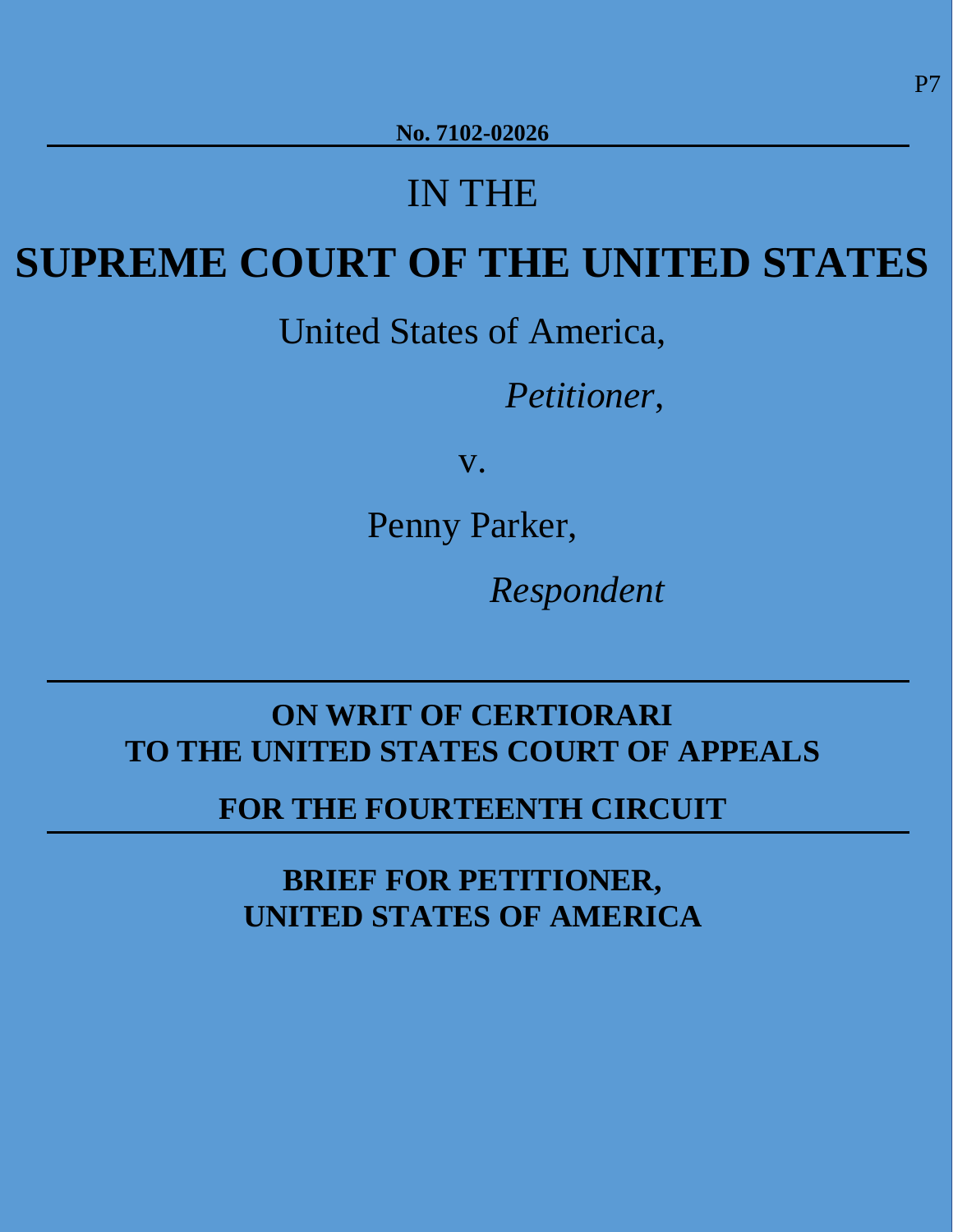# **TABLE OF CONTENTS**

| I. | OFFICER DEGG'S MIRANDA WARNING REASONABLY CONVEYED PROPER<br>SAFEGUARDS THAT PROTECTED THE DEFENDANT FROM AN IMPROPER<br>WAIVER OF HER RIGHT AGAINST SELF-INCRIMINATION 6                                                                         |
|----|---------------------------------------------------------------------------------------------------------------------------------------------------------------------------------------------------------------------------------------------------|
|    | A. Officer Degg Reasonably Conveyed Each of the Four Safeguards Required by Miranda. 8                                                                                                                                                            |
|    | B. The Defendant Knowingly and Voluntarily Waived Her Rights When Engaging in                                                                                                                                                                     |
|    | C. Assuming the Defendant's Statements Were Made Involuntary, the Court Must<br>Nonetheless Deem Them Admissible Under the Harmless Error Exception Because Other<br>Evidence is Overwhelmingly Powerful in Serving to Convict the Defendant.  13 |
|    | II. AGENT MULDER'S STANDARD MIRANDA WARNING AND RELATIONSHIP<br>WITH THE DEFENDANT DISSIPATED ANY POTENTIAL TAINT CREATED BY                                                                                                                      |
|    | III. MIRANDA DEFICIENT STATEMENTS PRESENTED IN PRE-TRIAL<br>PROCEEDINGS DO NOT QUALIFY AS "USE IN A CRIMINAL CASE 18                                                                                                                              |
|    | A. United State Supreme Court Precedent Mandates That the Fifth Amendment's Self-<br>Incrimination Clause is a Fundamental Right Invoked Only at Trial, Not Pretrial                                                                              |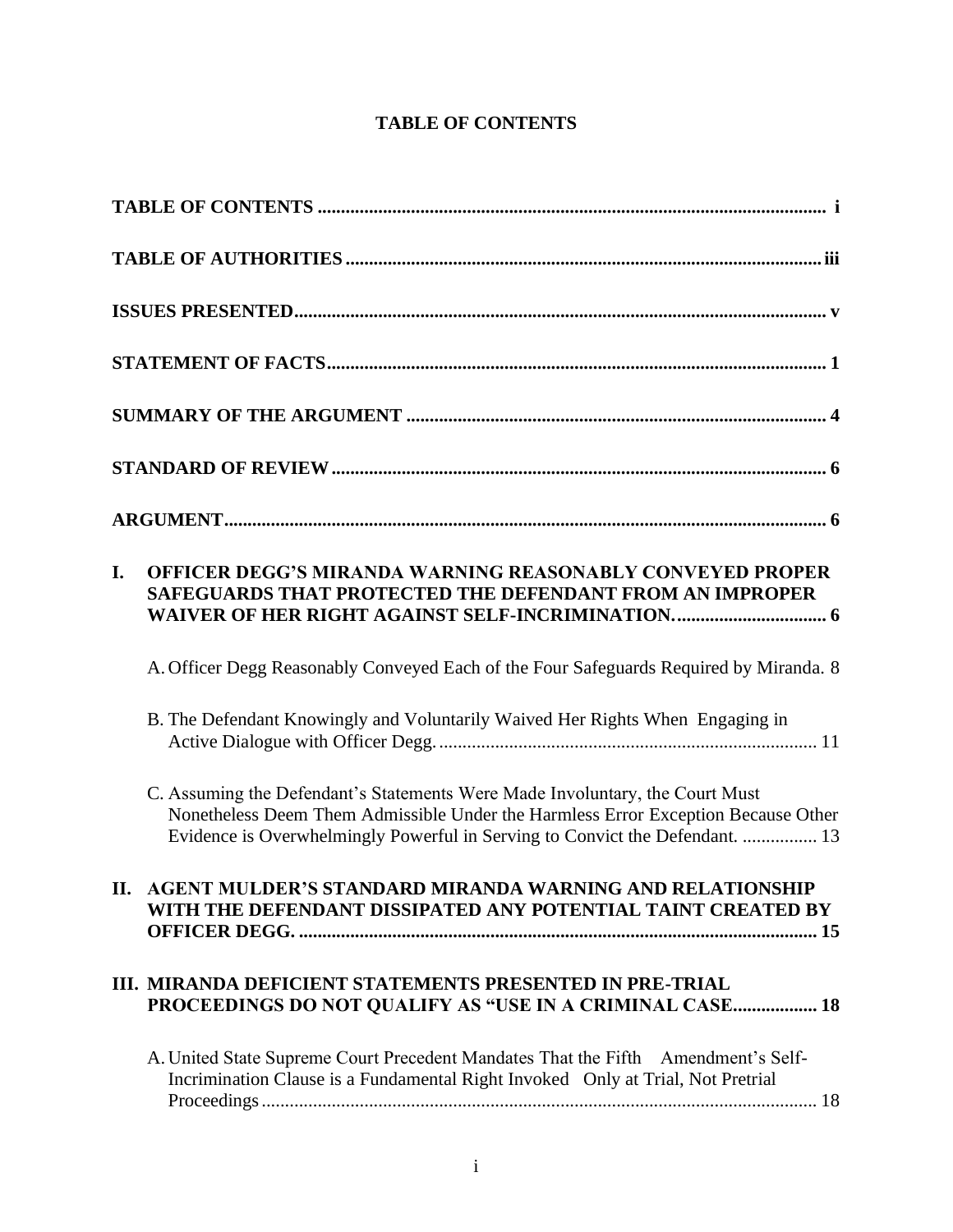| B. The Circuit Split Has No Authority Over Settled United States Precedent that the Fifth   |
|---------------------------------------------------------------------------------------------|
| 1. The Second, Ninth, Tenth and Fourteenth Circuits Contend a Criminal Case Includes        |
| 2. The Majority of the Circuit Courts (First, Third, Fourth, Fifth, Sixth, Eighth, Eleventh |
|                                                                                             |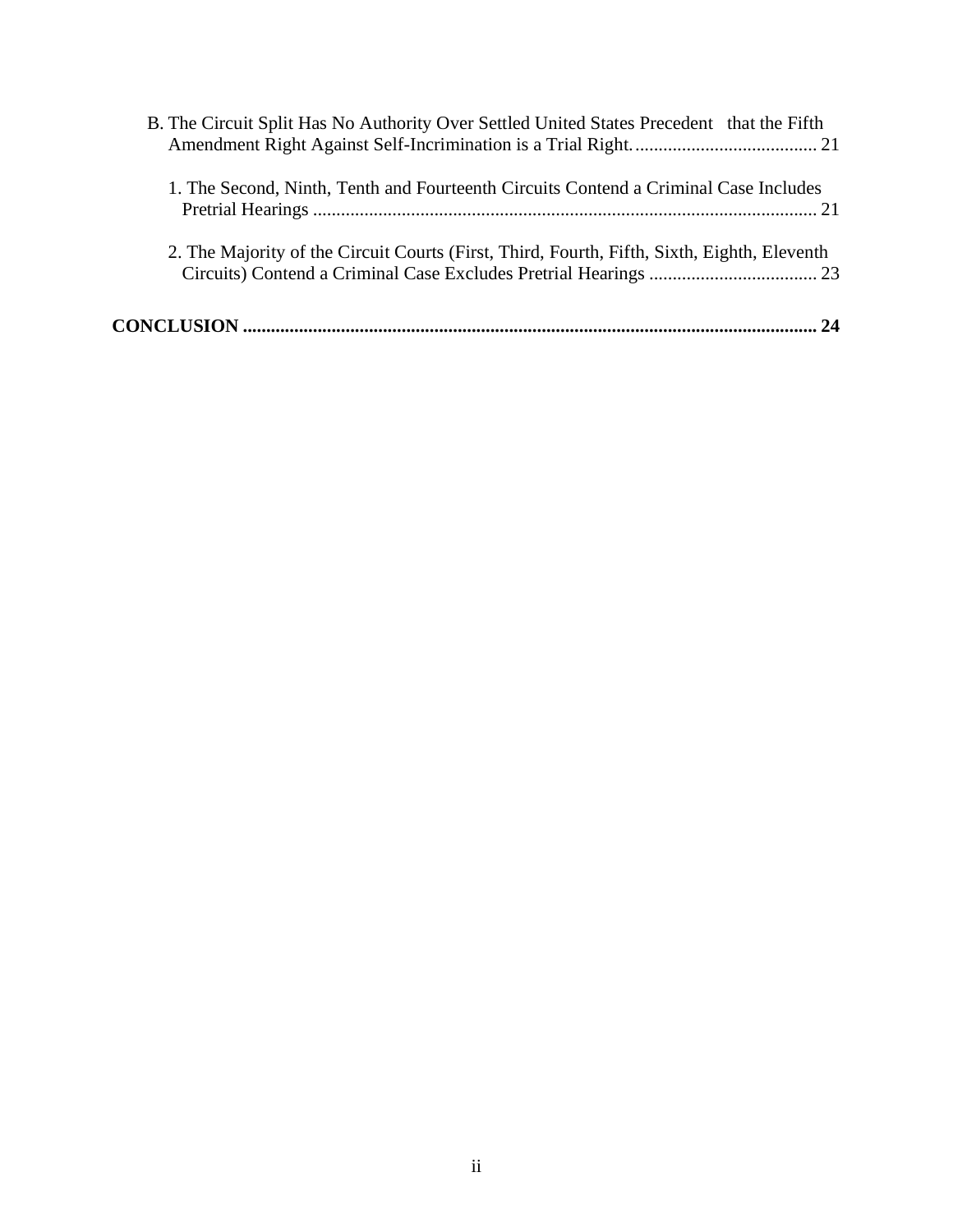# **TABLE OF AUTHORITIES**

## UNITED STATES SUPREME COURT CASES

<span id="page-3-0"></span>

| Arizona v. Fulminante,        |  |
|-------------------------------|--|
| <b>Bram v. United States,</b> |  |
| Brown v. Illinois,            |  |
| California v. Prysock,        |  |
| Chavez v. Martinez,           |  |
| Duckworth v. Eagan,           |  |
| Fare v. Michael C.,           |  |
| Haley v. Ohio,                |  |
| Kansas v. Ventris,            |  |
| Kastigar v. United States,    |  |
| Leyra v. Denno,               |  |
| Malloy v. Hogan,              |  |
| Miller v. Fenton,             |  |
| Miranda v. Arizona,           |  |
| Mitchell v. Esparza,          |  |
| Mitchell v. U.S.,             |  |
| Oregon v. Elstad,             |  |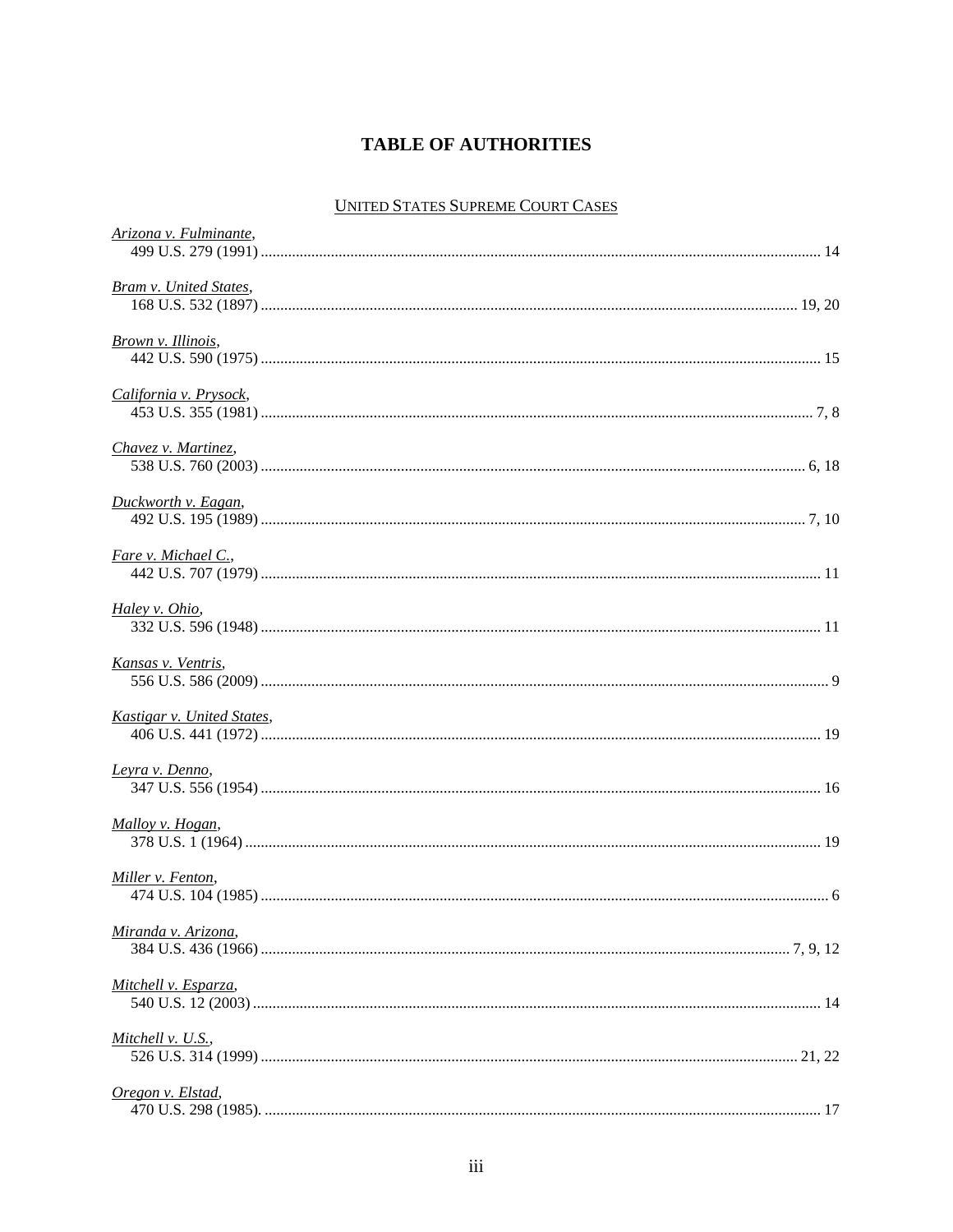| Payne v. State of Ark.,                |  |
|----------------------------------------|--|
| Reck v. Pate,                          |  |
| Rhode Island v. Innis,                 |  |
| Spano v. New York,                     |  |
| U.S. v. Patane,                        |  |
| U.S. v. Verdugo-Urquidez,              |  |
| Westover v. United States,             |  |
| <b>FEDERAL CASES</b>                   |  |
| Doody v. Ryan,                         |  |
| Renda v. King,                         |  |
| Sornberger v. City of Knoxville, Ill., |  |
| <b>United States v. Nichols,</b>       |  |
| United States v. Yepa,                 |  |
| Vogt v. City of Hays, Kansas,          |  |
| <b>CONSTITUTION</b>                    |  |
|                                        |  |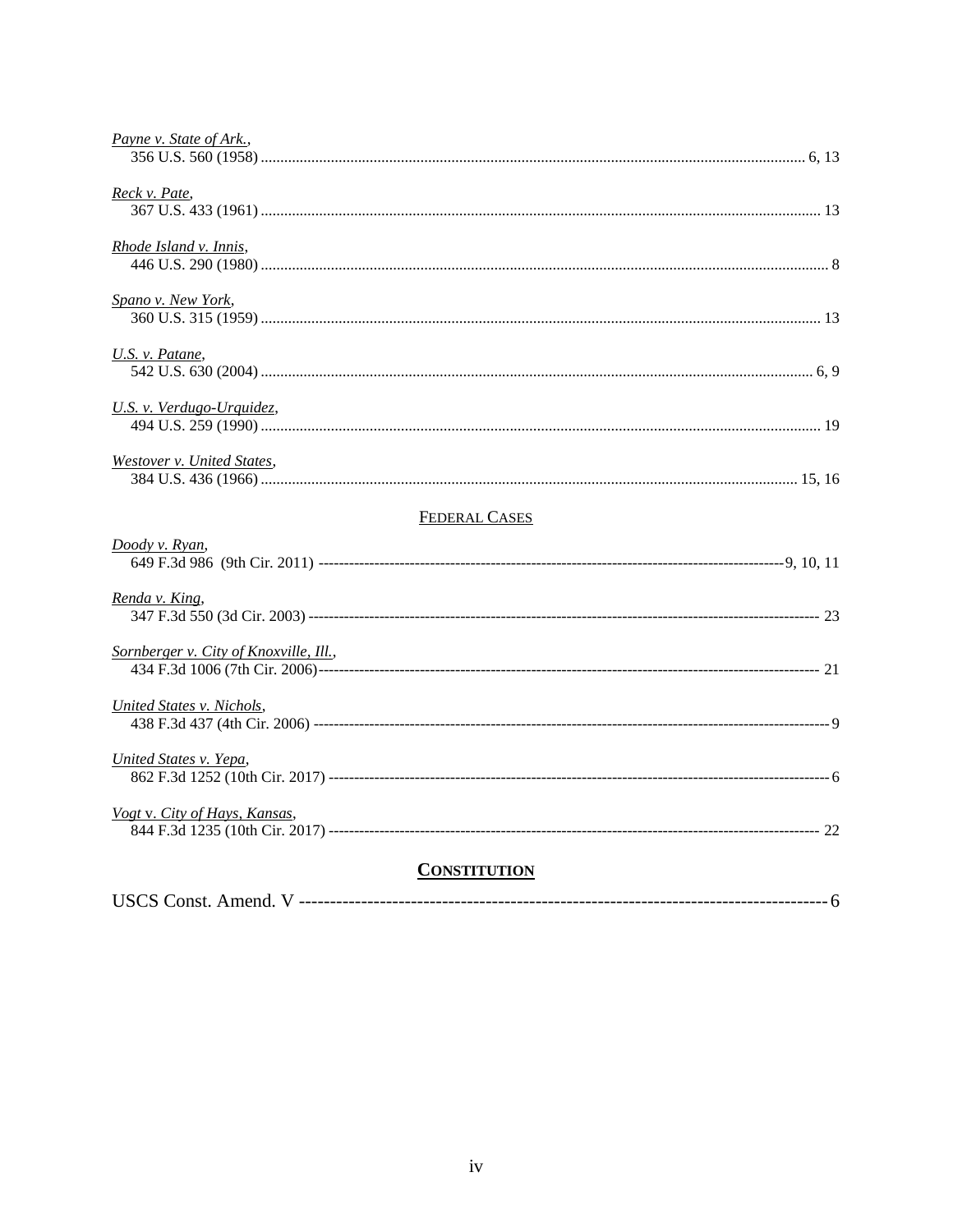#### **ISSUES PRESENTED**

<span id="page-5-0"></span>1. The Supreme Court in *Miranda v. Arizona* held that in order to protect an in-custody suspect against Self-Incrimination under the Fifth Amendment, certain safeguards must be provided to make the suspect aware of his or her constitutional rights. Nevertheless, can it be said that where a defendant was read *Miranda* warnings that reasonably conveyed their meaning and the suspect expressed an understanding of her rights, that a voluntary statement cannot be made?

2. Can it also be said, in the event the above question is answered in the affirmative, that a new standard reading of *Miranda* by a second officer, whom which dissipated the potentially hostile environment of the former interrogating officer, cannot bring about a new voluntary statement?

3. Can *Miranda* deficient statements presented in pre-trial proceedings qualify as "use in a criminal case," under *Chavez v. Martinez* and as a violation of the Fifth Amendment Self-Incrimination Clause?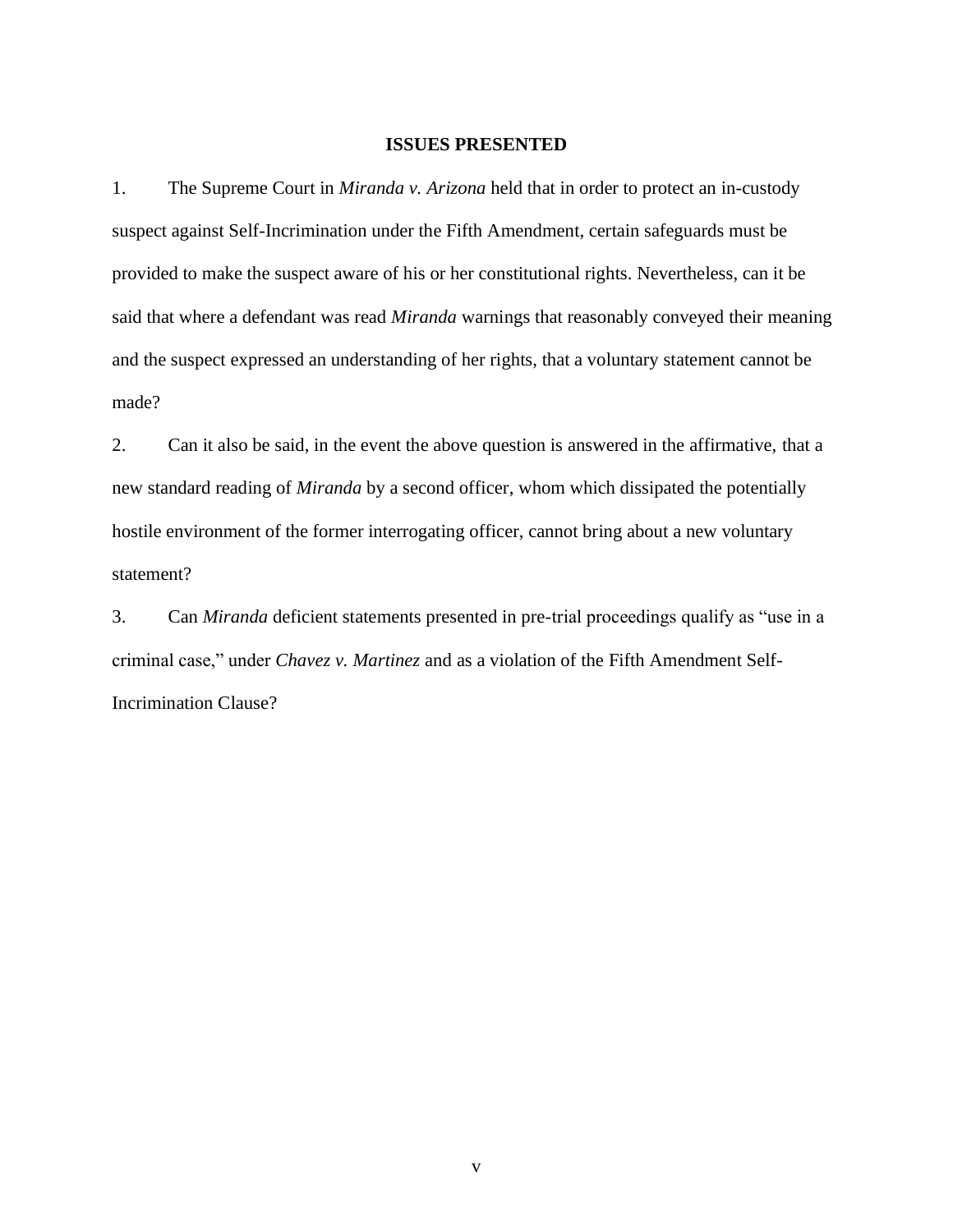#### **STATEMENT OF FACTS**

<span id="page-6-0"></span>Respondent Penny Parker (hereinafter "Ms. Parker") is a social media "influencer" on ViewTube and Glitch known for what she refers to as "vigilante journalism." R. at 1. Ms. Parker's signature style incorporates death-defying "parkour" with high-flying close drone footage of government and industrial facilities typically not available to the public's view. A recent video, posted on January 25, 2020, got over two million views. The video depicted a montage of Santa Jueves Police Department (hereinafter "SJPD") officers turning off their body worn cameras. An SJPD Union representative referenced another instance in which Ms. Parker admitted to mistakenly alleging officer were tampering with evidence and claimed Ms. Parker had "digitally manipulated" the video and was "inciting unrest." R. at 2. The officers were not disciplined in either case. Her videos have prompted accusations of criminal trespassing.

The video that directly pertains to the case as issue was posted on June 1, 2020 and depicted the events of the incident. R. at 2. Around the time of the video, there were nationwide protests against police killings. Ms. Parker took this movement as a chance to become a famous journalist and embedded herself in the protests that took place across different states. R. at 2. On June 1, 2020, Ms. Parker took part in a protest in Santa Jueves. After several protesters were injured by a police cruiser driving into the crowd, the crowd became very angry. Around 11:30 p.m., surveillance footage shows Ms. Parker among the front of a crowd of protesters broke into a nearby bank. R. at 2. Ms. Parker and the other protesters flipped over ATM's inside the bank and extracted money from them when they were unable to access the secured section of the bank. \$200,000 was reported stolen by the bank. R. at 2. In an image posted to Instaglam at 11:38 p.m., Ms. Parker was mentioned in an image with the caption: "smashing the banks with #PennyParker!!" R. at 2.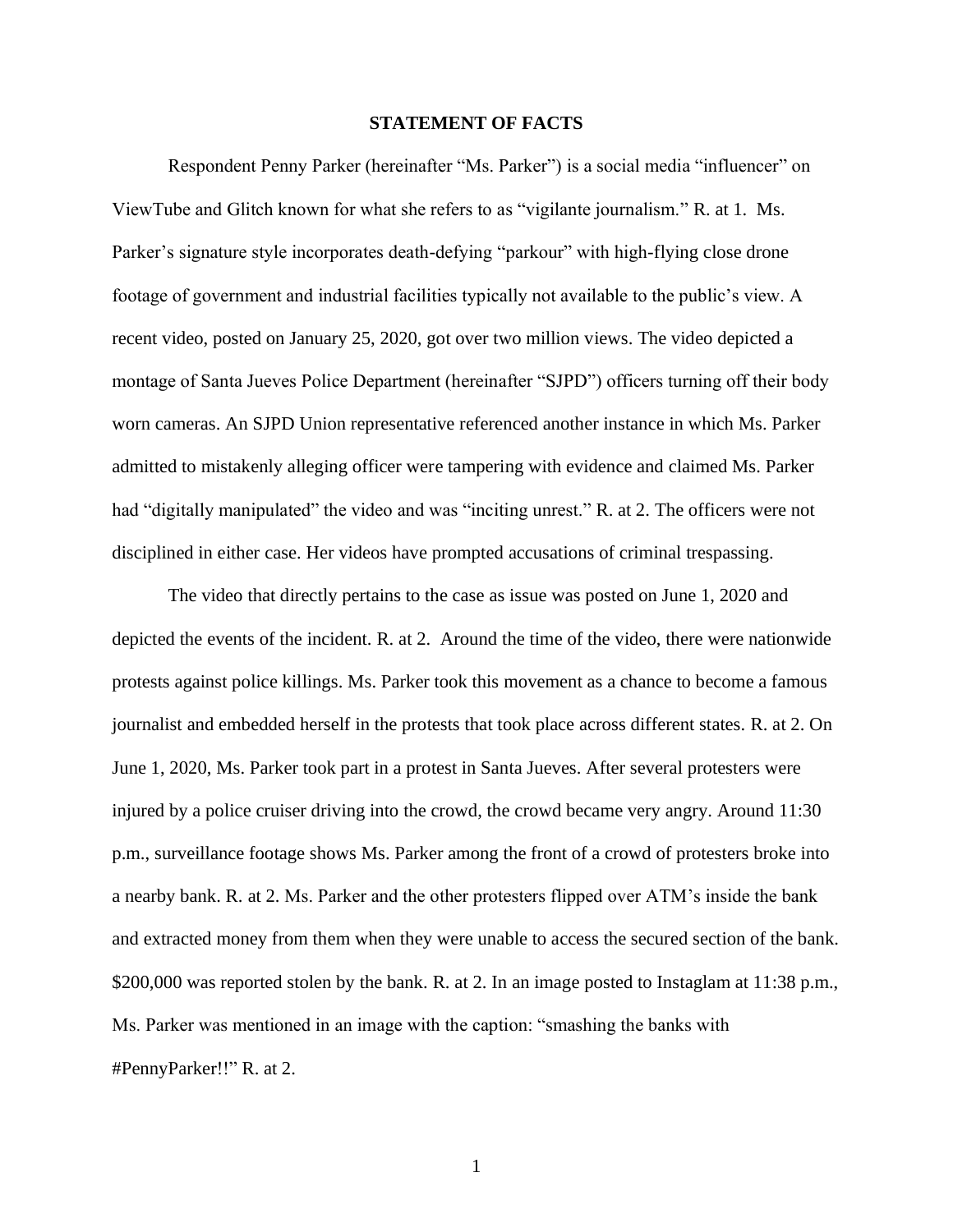A subsequent video was posted on June 3, 2020 arguing that the individuals she interviewed were only resorting to crime because of environmental factors and desperation. Around this time, federal agents suspected the \$200,000 that was stolen from the bank during the protest was a coordinated effort. R. at 3. The FBI had already been monitoring Ms. Park due to unrelated alleged criminal activity and took note of her presence on social media trends related to the bank's break in. The FBI obtained a warrant to search and arrest Ms. Parker in connection with suspected incitement of a riot and subsequent bank robbery. R. at 3.

SJPD Officer Brad Degg and FBI Agent Jerek Derringer arrested Ms. Parker at 6:00 a.m. on June 3, 2020 in an FBI owned car. Officer Degg has previously appeared in one of her videos. Before reaching the station, Officer Degg stopped the car for a period of an hour. During this time, he called Ms. Parker "a spoiled crook" who "was pretending to be an activist for clicks." R. at 3. He demanded to know if she knew where the money stolen from the bank was. With prompting from Agent Jerek Derringer, Officer Degg read Ms. Parker her *Miranda* rights. R. at 3. Officer Degg pulled out his standard SJPD issued *Miranda* card. R. at 3. There were instances where he went off script and referred to the *Miranda* card as a formality. He also told Ms. Parker there were photos placing her at the scene of the crime. He also made some promises of leniency if she were to cooperate. Officer Degg took the liberty to also make a promise of leniency if she were to admit to doctoring the video she had took of him previously. This prompted Ms. Parker to laugh and say, "I didn't doctor shit. So what if I played to the crowd a little—it's not a crime to be a journalist. They were mad anyway. I may have into it with those guards when they got aggressive with us, but I'm not guilty of anything. I know my rights." R. at 3-4.

Ms. Parker was transported to the police station and was placed in an interrogation room at 8:00 a.m. In a search incident to arrest, police found a crumpled receipt in her pocket showing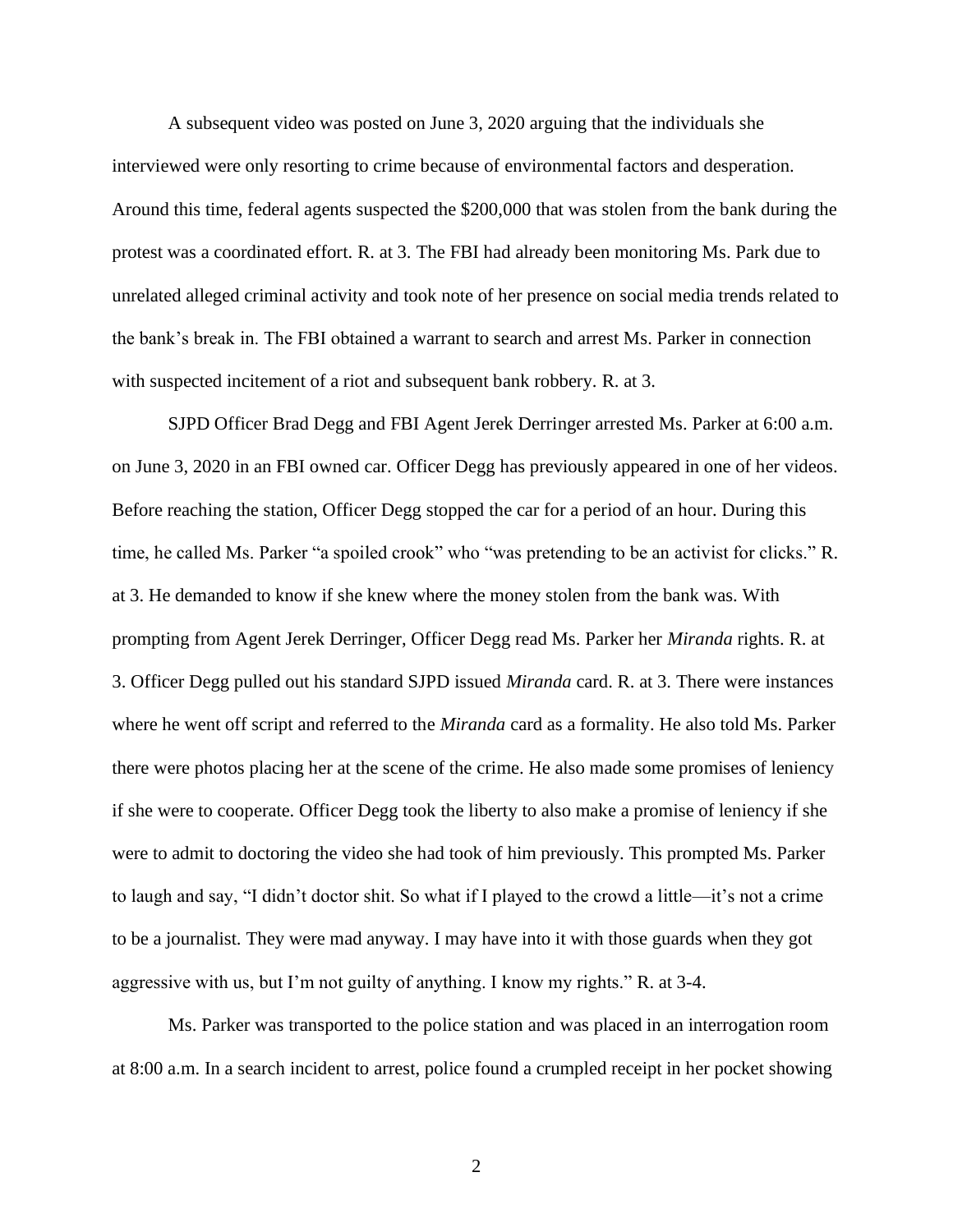a \$500 deposit was made the morning of June 2, 2020 but the account details were illegible. Ms. Parker requested to use the bathroom at 9 a.m. Officer Degg continued to interrogate Ms. Parker. At one point, Officer Degg offered to let Ms. Parker use the bathroom in exchange for the truth of what had happened. Ms. Parker responded, "What's the endgame here? Is it illegal to pick money up off the ground? So what if I did pick some up? You can't prove I actually took shit. That's not even my receipt. I just happened to pick up some litter." R. at 4. At 8:30 p.m., Ms. Parker was allowed to use the restroom when the lead federal agent, Agent Redd Mulder, arrived to question her in connection to the incident. R. at 4.

Agent Mulder was apologetic for her treatment until this point and claimed the interrogation was "not consistent with typical procedure." R. at 4. After Ms. Parker had used the restroom, he apologized again and made pleasantries with Ms. Parker. Agent Mulder left the interrogation room for about twenty minutes after telling her he was going, "to make sure these guys don't screw anything else up." R. at 4. Ms. Parker was alone for the twenty minutes. R. at 4.

When Agent Mulder returned, he read Ms. Parker her *Miranda* rights from the standard card: "You have the right to remain silent. Anything you say can be used against you in the court of law. You have the right to talk to a lawyer and her present with you while you are being questioned. If you cannot afford to hire a lawyer, one will be appointed to represent you before any questioning, if you wish. You can decide at any time to exercise these rights and not answer any questions or make any statements. Do you understand each of these rights I have explained to you?" R. at 5. Ms. Parker nodded and then said, "yes" after being prompted to say it out loud. R. at 5. Then, Agent Mulder said, "just some closing questions. Are you okay with speaking to me?" Ms. Parker said, "yes." R. at 5.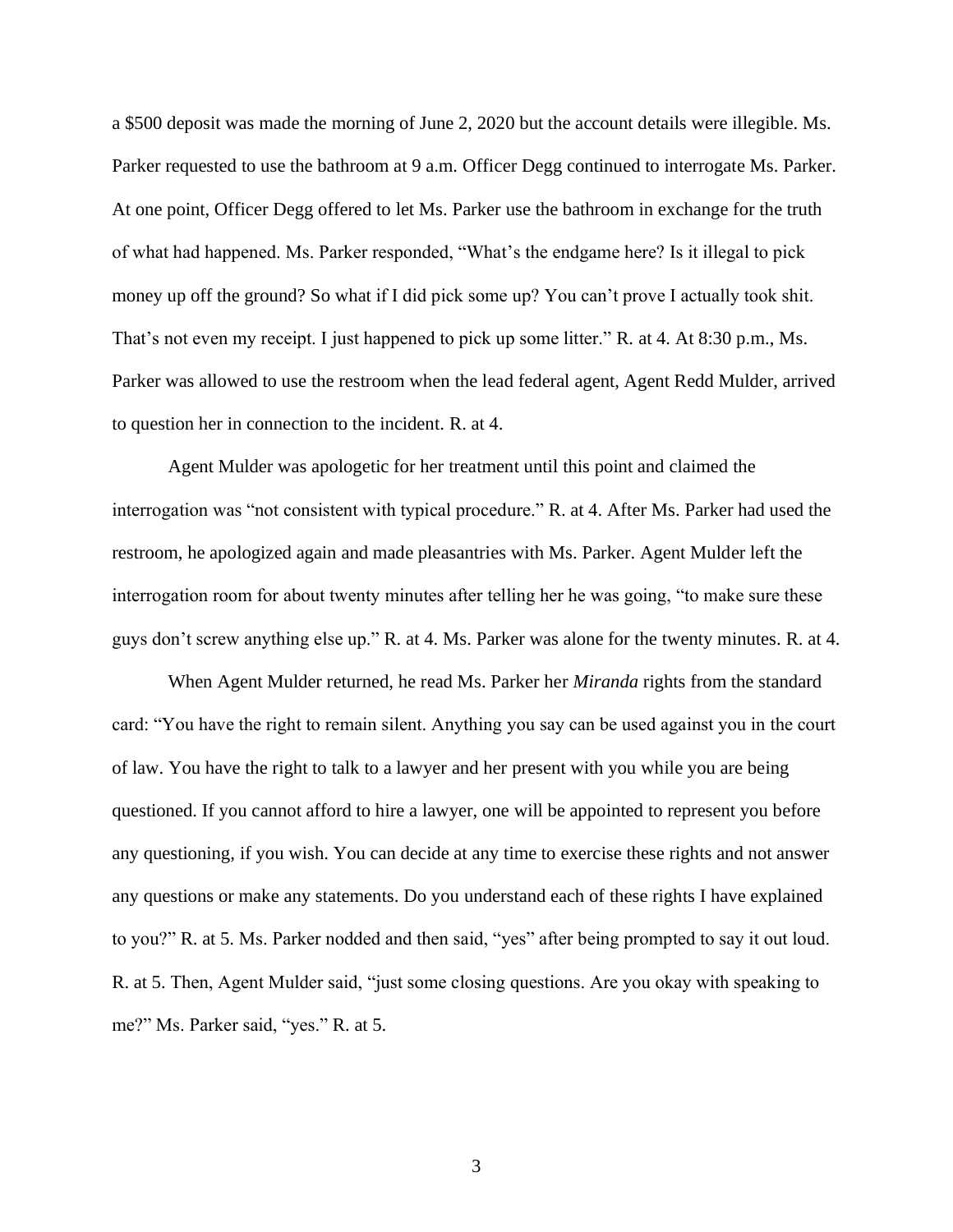Agent Mulder's interrogation style was aimed at building trust rather than intimidation. R. at 5. Eventually, Ms. Parker asked to speak to a lawyer. Agent Mulder said, "Of course. Also—nice video—I can honestly say I've never seen anything like it." R. at 5. Ms. Parker beamed, saying, "we really did smash that bank." R. at 5. Mulder took notes of these comments and told her he would contact the Public Defender. After the Public Defender, Polly Prudence, arrived, Ms. Parker said nothing further to the police.

On June 4, 2020, Ms. Parker was charged with the following: (1) one count of inciting a riot under 18 U.S.C. §2101 and (2) one count of bank robbery under 18 U.S.C. §2113, subd. (a). Ms. Prudence filed a timely Rule 12 Pretrial Motion to Suppress challenging both the statements made to Officer Degg and Agent Mulder in both probable cause hearings, the preliminary hearing, and the trial. Also, Ms. Prudence claimed that Ms. Parker's Fifth Amendment right against Self-Incrimination had been violated. The District Count found in favor of the Government and the Fourteenth District Court of Appeals reversed.

#### **SUMMARY OF THE ARGUMENT**

<span id="page-9-0"></span>This Court should reverse the Fourteenth Circuit's ruling that Officer Degg's *Miranda* warning, which reasonably conveyed to Ms. Parker her rights, was inadequate and did not taint a future interrogation with Agent Mulder. This Court should also reverse the Fourteenth Circuit's ruling that Ms. Parker's statements, if coerced, cannot be used in preliminary hearings because the decision goes against long standing precedent in not only this court, but in the majority of the circuits, which hold that pretrial hearings are not within the meaning of a "criminal case."

In *California v. Prysock*, the Supreme Court held that an in-custody suspect must be given their *Miranda* warnings – or their equivalent – prior to questioning and that it is the duty of the interrogating officer to only "reasonably convey" to the suspect their rights. Upholding the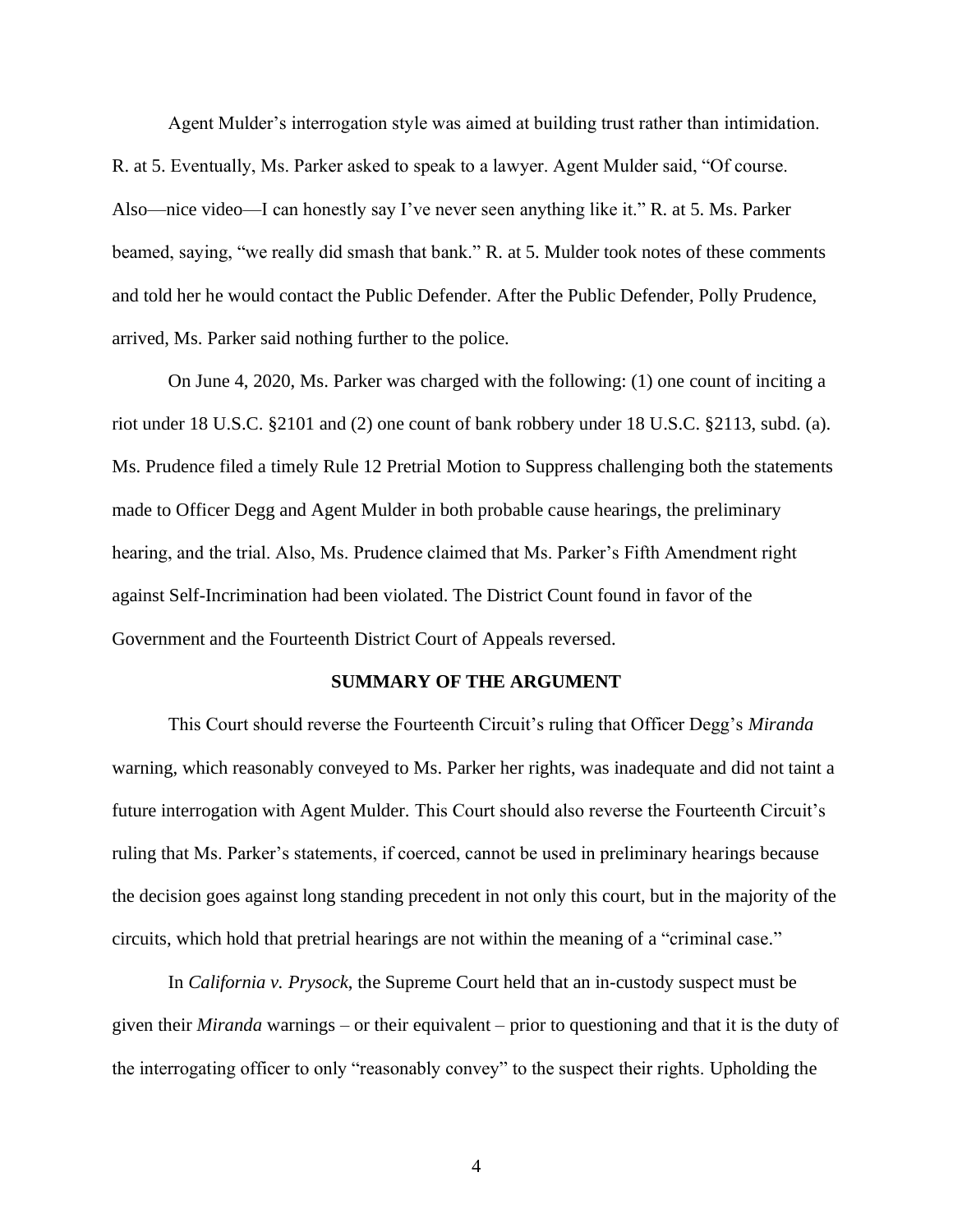Fourteenth Circuit's ruling would require law enforcement agencies to compel suspects to listen through an incomprehensible list of warnings that run the risk of further needless litigation. Suspects, because of their varying levels of education, social awareness, etc., may not be able to understand a list of warnings detailing every procedure in which their statements may be used. Officer Degg's reading of *Miranda* to Ms. Parker did what the court in *Miranda* sought to establish.

In *Westover v. United States,* the Supreme Court held that where a second interrogating officer is not the beneficiary of a prior coercive interrogation, it cannot be said that the second incriminating statement is tainted. Agent Mulder successfully started a new interrogation with Ms. Parker after providing her with a standard set of *Miranda* warnings. Agent Mulder's interrogation was distinguishable from that of Officer Degg's and these distinguishing factors were made clear to Ms. Parker. It is our contention that no potential taint, if any, created by Officer Degg transferred to Agent Mulder's interrogation for the following reasons: (1) Agent Mulder allowed her to use the restroom; (2) Agent Mulder gave Ms. Parker the time to be alone and to regain a sense of security; (3) enough time had passed between the two interrogations; (4) Agent Mulder reminded Ms. Parker of her rights by Mirandizing her a second time; and (5) Ms. Parker's difference in demeanor, actions, and responsiveness from the first interrogation to the second is evidence in itself that the second interrogation was not tainted. R. 4-5.

The Fifth Amendment protects a suspect's coerced statements from being used in a "criminal case". In *U.S. v. Verdugo-Urquidez*, the Supreme Court said in dicta that a criminal proceeding does not start until trial. Dicta made by the Supreme Court of the United States is just as powerful as a Supreme Court holding on the lower courts. Despite a circuit split as to the meaning of a "criminal case," the vast majority of the circuits hold that the Fifth Amendment's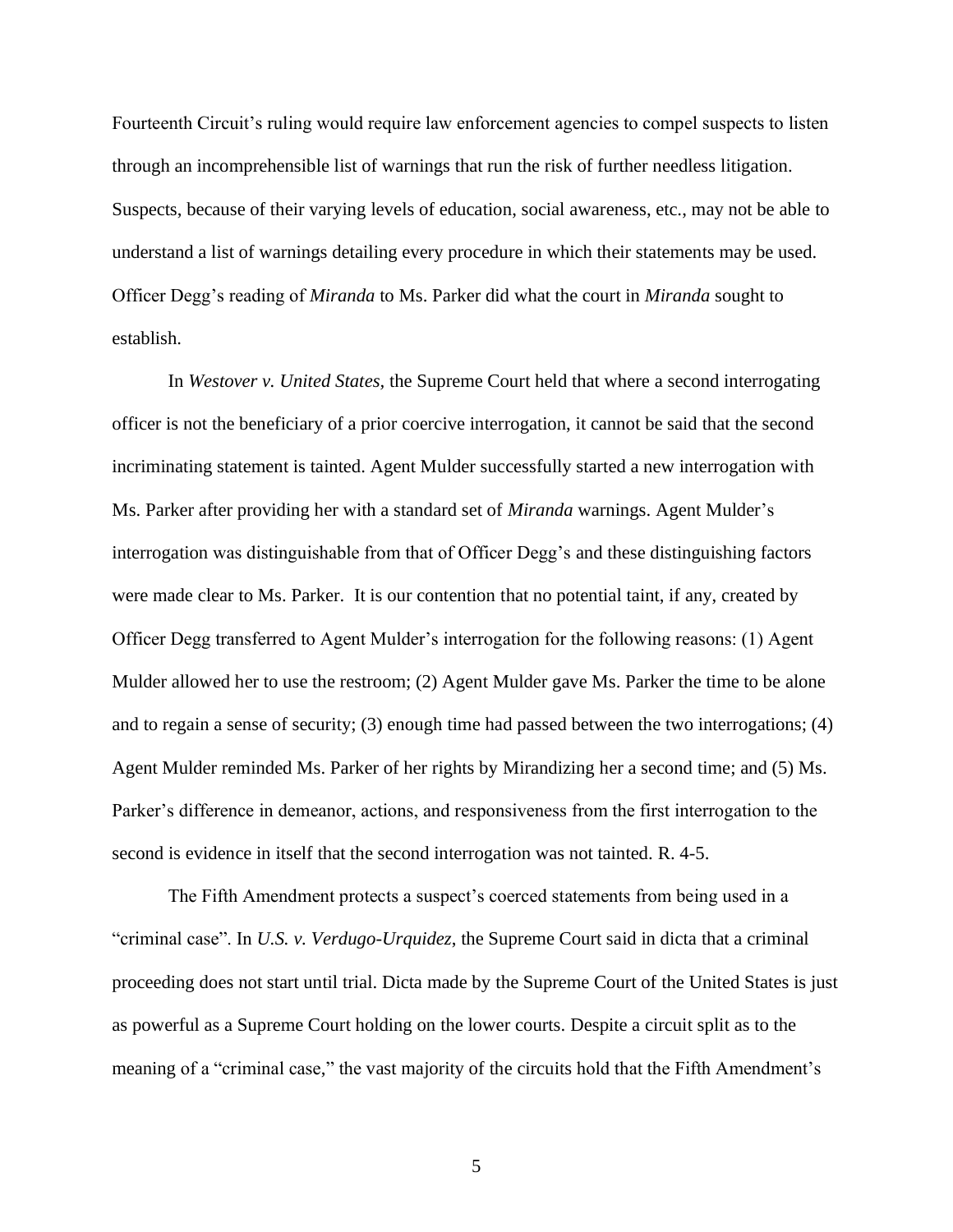Self-Incrimination Clause does not apply to criminal pre-trial proceedings and that it is a right that can only be invoked during a criminal trial. As such, we respectfully request that the court reverse the Fourteenth Circuit's decision.

#### **STANDARD OF REVIEW**

<span id="page-11-0"></span>A decision on a motion to suppressed uses a mixed standard of review. Before the court, the first issue of whether a specific reading of *Miranda* warnings satisfied the Fifth Amendment as to allow for a voluntary waiver is a mixed question of law and fact. As such, the court will review this issue *de novo*. *Payne v. State of Ark.*, 356 U.S. 560 (1958). *See also Miller v. Fenton*, 474 U.S. 104, 115 (1985). In doing so, this court must view the evidence "in the light most favorable to the Government." *United States v. Yepa*, 862 F.3d 1252 (10th Cir. 2017). If the answer to this issue is "yes", then the defendant's case is dismissed because there is no constitutional violation. Where this court should hold "no", *de novo* review also applies to issue of whether *Miranda* deficient statements presented in pre-trial proceeding qualify as "use in a criminal case," under *Chavez v. Martinez*, 538 U.S. 760 (2003). *U.S. v. Patane*, 542 U.S. 630 (2004).

#### **ARGUMENT**

## <span id="page-11-2"></span><span id="page-11-1"></span>**I. OFFICER DEGG'S** *MIRANDA* **WARNING REASONABLY CONVEYED PROPER SAFEGUARDS THAT PROTECTED MS. PARKER FROM AN IMPROPER WAIVER OF HER RIGHT AGAINST SELF-INCRIMINATION.**

The Fifth Amendment provides in part, "[no] person shall be compelled in any criminal case to be a witness against himself…." USCS Const. Amend. V. The Supreme Court in *Miranda v. Arizona*, 384 U.S. 436, 444 (1966) explained that "proper safeguards effective to secure the privilege against self-incrimination," must be given to suspects in custodial interrogations to uphold the virtue of the Fifth Amendment. More specifically, the Supreme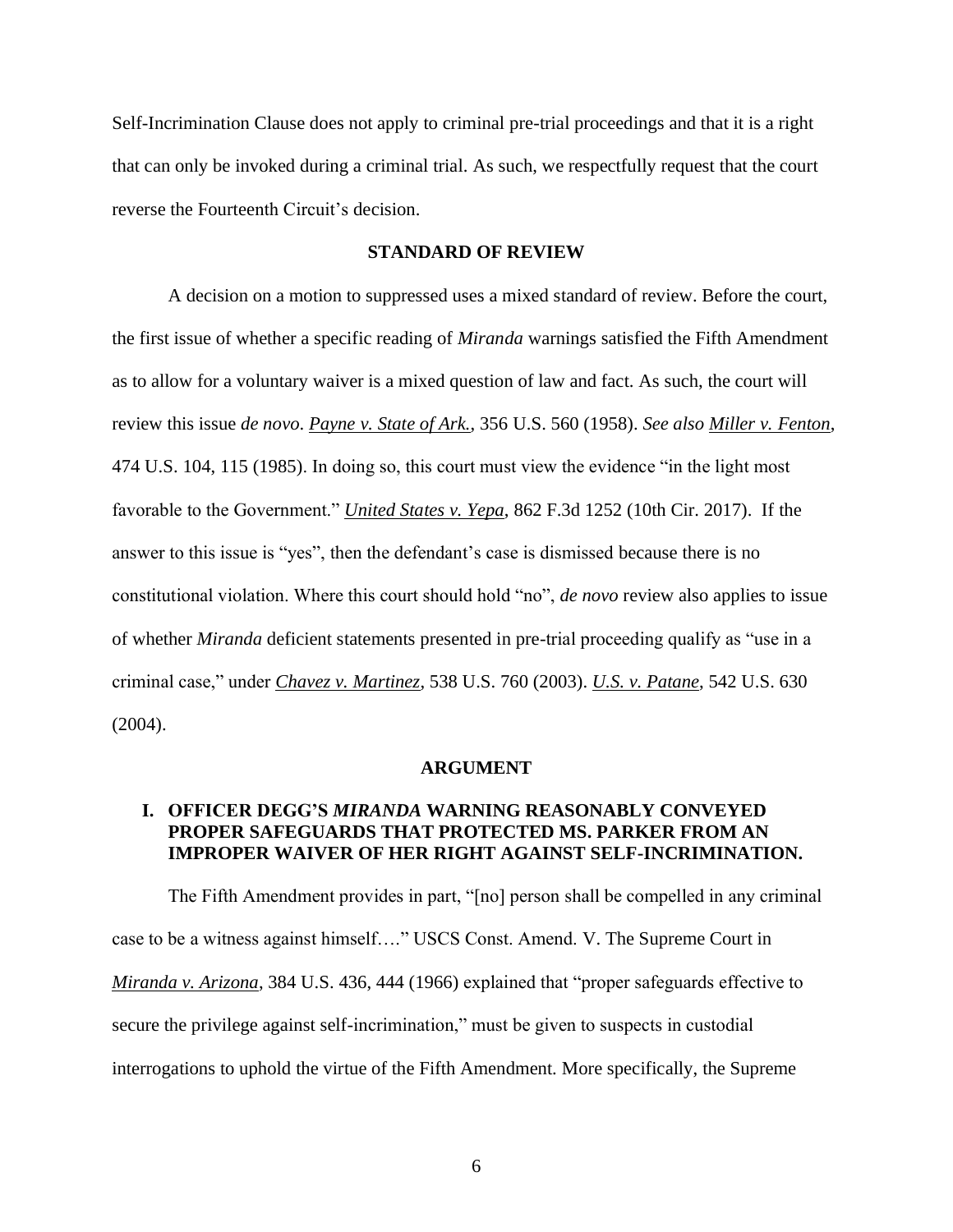Court provided that special instructions, subject to no strict formulation, must inform suspects in custody of  $(1)$  the "right to remain silent,"  $(2)$  "that anything said can be used against the individual in court," (3) of the right to have counsel present during questioning prior to trial, and (4) if the individual could not afford an attorney, one will be appointed. *Id*. Even so, this court has not provided us with the precise formulation for which these safeguards must be conveyed, providing only that they be "reasonably conveyed." *Duckworth v. Eagan*, 492 U.S. 195 (1989) (quoting *California v. Prysock*, 453 U.S. 355, 361 (1981)). In *Duckworth*, the Supreme Court argued that the addition of the phrase, "if and when you go to court" in relation to a suspects *Miranda* rights, did not render the warning ineffective because in the totality of the circumstances, the warning reasonably conveyed the essential safeguards. *Id* at 205.

Here, Ms. Parker wishes the Court to believe that she did not understand her rights. However, the circumstances of the case prove that this was not the case at all. Ms. Parker is known on the internet for attempting to expose police misconduct and exposing her own criminal trespassing through means of specialized equipment. R. at 2. On the night of robbery, the Ms. Parker interviewed several individuals who took money and went as far as to blur their faces, shielding them from potential police interrogation. R. at 2-3. Ms. Parker's conduct in protecting other's rights and her statement, "I know my rights," supports the conclusion that the Ms. Parker understood her rights as Officer Degg provided them. For the reasons provided below, we respectfully request that the court uphold long standing precedent that Officer Degg's *Miranda* warning was reasonably conveyed in such a fashion that allowed for a proper waiver of the Ms. Parker's rights.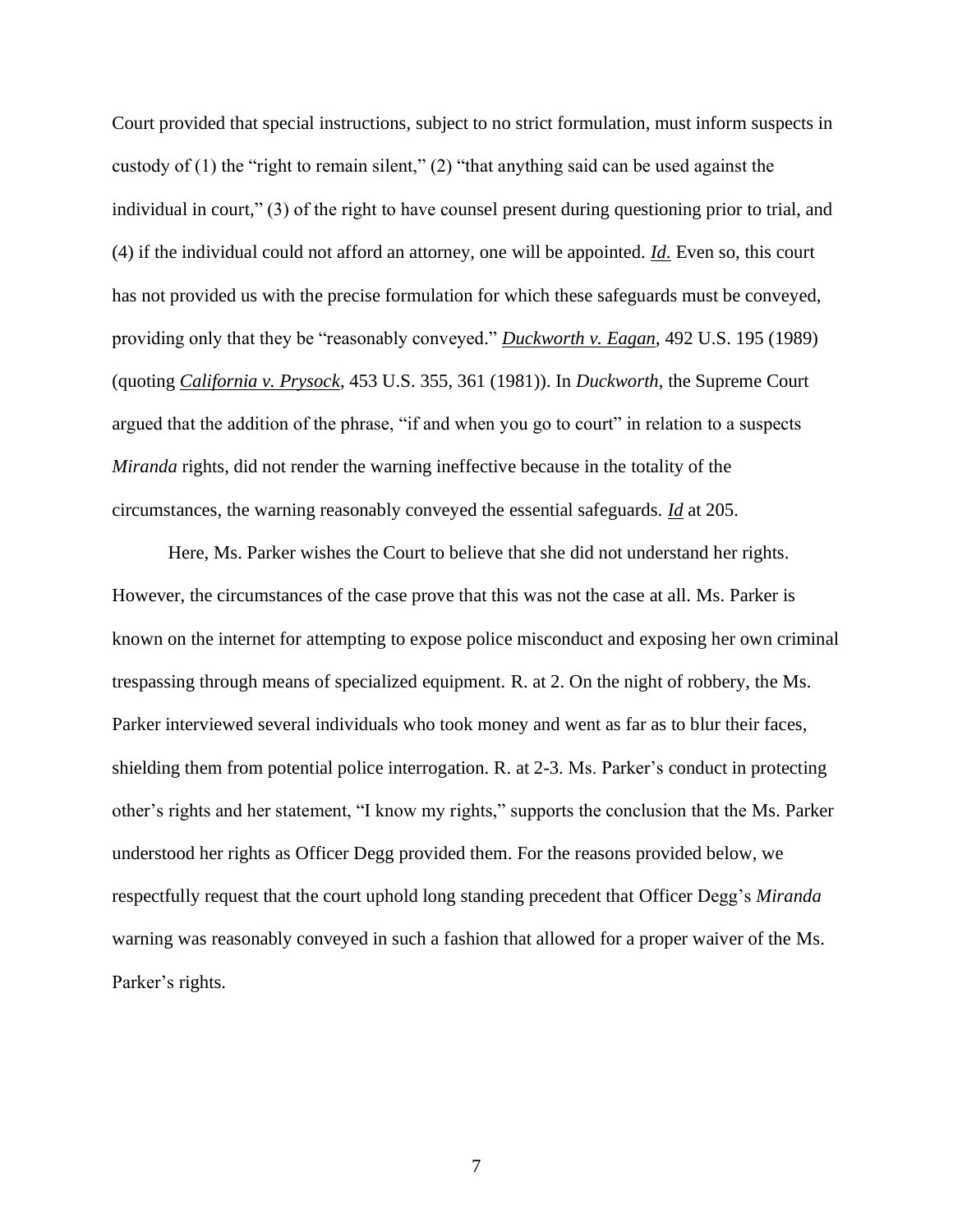#### **A. Officer Degg Reasonably Conveyed Each of the Four Safeguards Required by Miranda.**

<span id="page-13-0"></span>The court must first hold that Officer Degg's Miranda warning reasonably conveyed each of the four safeguards as required by *Miranda v. Arizona.* In *Florida v. Powell*, 559 U.S. 50, 60 (2010), the Supreme Court upheld that they "have not dictated the words in which the [*Miranda* warnings] must be conveyed." The Supreme Court in *Powell* argued that the addition of the phrase "at any time during the interview", in regard to the application of the defendant's Fifth amendment rights, did not create an ambiguity as to when the suspect could invoke their rights because in combination with the other given warnings, a reasonable person would take it to mean the defendant could invoke their rights at any time before, during, and after questioning. *Id* at 62. Similarly, in *California v. Prysock*, 453 U.S. 355, 360 (1981), the Supreme Court held that suspects in custodial interrogations must be provided with, "the now familiar Miranda warnings… *or their equivalent*." *Prysock*, 453 U.S. 355, 360 (quoting *Rhode Island v. Innis*, 446 U.S. 290, 297 (1980)). In *Prysock*, the Supreme Court held that a reading of *Miranda* must not necessary conform to the formulation set out in *Miranda v. Arizona* and that a warning is not deemed deficient where it is said out of order because a plain reading of the warning would reasonably convey the same message. *Prysock*, 453 U.S. 355 at 361.

Here, Officer Degg provided Ms. Parker with the following warning, "you have the right to remain silent, anything you say will be used against you, you can get an attorney, we'll appoint one for you." R. at 3. In determining the adequacy of the safeguards provided, this court must ask whether Ms. Parker's rights under *Miranda* were reasonably conveyed when given a commonsense reading. *Powell*, 559 U.S. 50, 62.

Officer Degg's warnings to Ms. Parker are reasonably conveyed. The right to remain silent is simply put; no other reasonable inference can be drawn about the meaning of that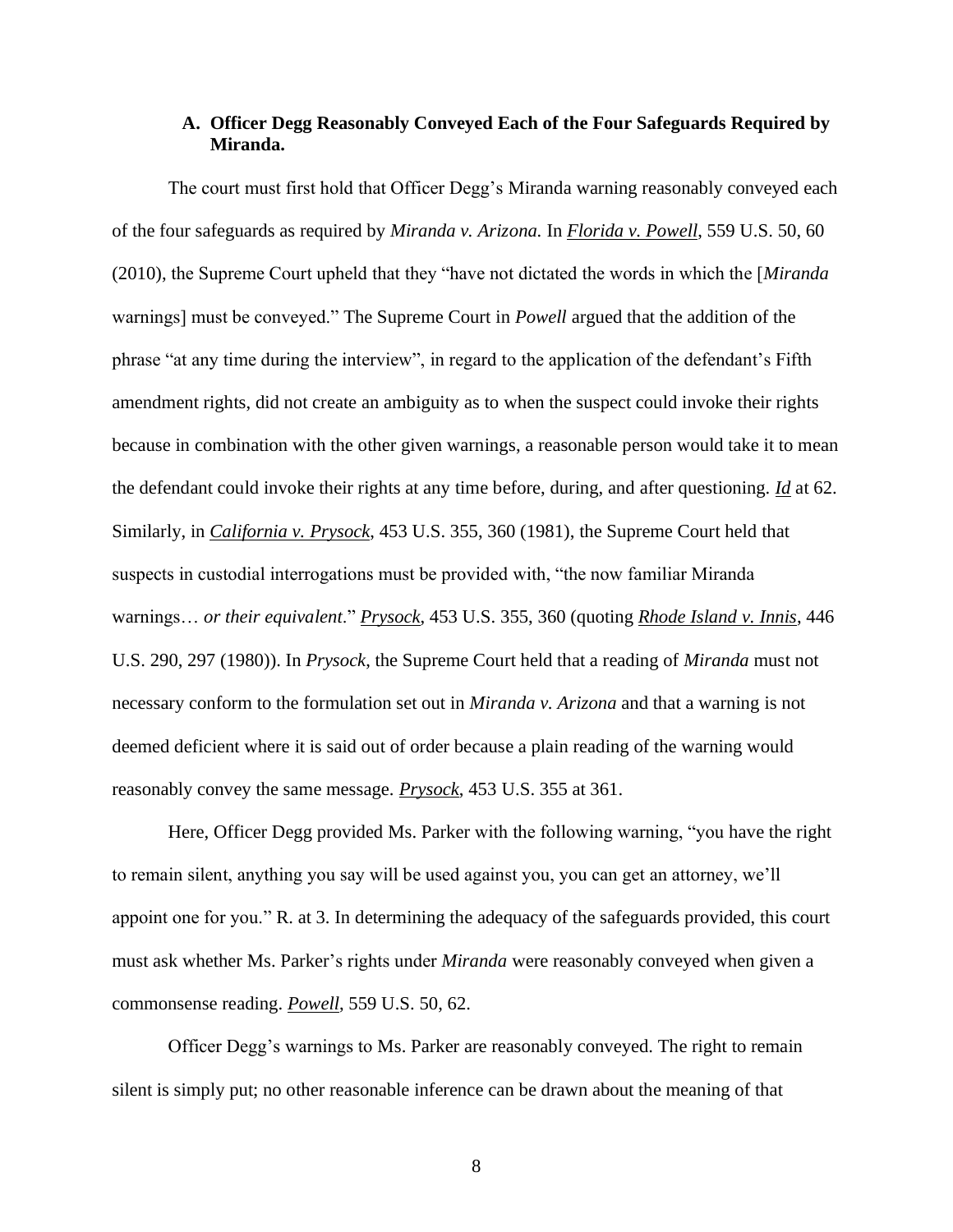statement. The phrase, "anything you say will be used against you," left no room for interpretation either.

The defense may argue that the setting in which her statements may be used is ambiguous and, thus, resulting in a deficient warning. However, this argument is not persuasive and is inconsistent with well-settled law.

When looking at how this specific warning was formulated in *Miranda*, the court provided, "anything said can be used against the individual in court." *Miranda*, 384 U.S. 436, 444. A holding that requires a similar recitation will lead to needless litigation because defendants will try to suppress statements when their *Miranda* warning did not lay out every possible circumstance in which their statement may be used. Statements taken, even those taken in violation of *Miranda* or the Sixth Amendment, have been used to impeach defendants, see *Kansas v. Ventris*, 556 U.S. 586 (2009), used in sentencing hearings, see *United States v. Nichols*, 438 F.3d 437 (4th Cir. 2006), and have even been used in finding and using tangible evidence, see *United States v. Patane*, 542 U.S. 630 (2004). Requiring more of Officer Degg's recitation of this specific warning will leave us in the realm of *Doody v. Ryan*, where the court held that *Miranda* warnings were deficient for being too long. *Doody v. Ryan*, 649 F.3d 986, 992 (9th Cir. 2011).

We then turn to the interpretation of the following statements: "you can get an attorney; we'll appoint one for you." Like the two made prior, these statements are reasonable. In *Eagan*, the Supreme Court reversed the court of appeals' decision to exclude incriminating statements allegedly made in violation of *Miranda,* stating the warning that the state would appoint an attorney "if and when" the prisoner went to court was not deficient and that it touched the basis of the safeguards provided in *Miranda. Duckworth v. Eagan*, 492 U.S. 195, 204 (1989). Most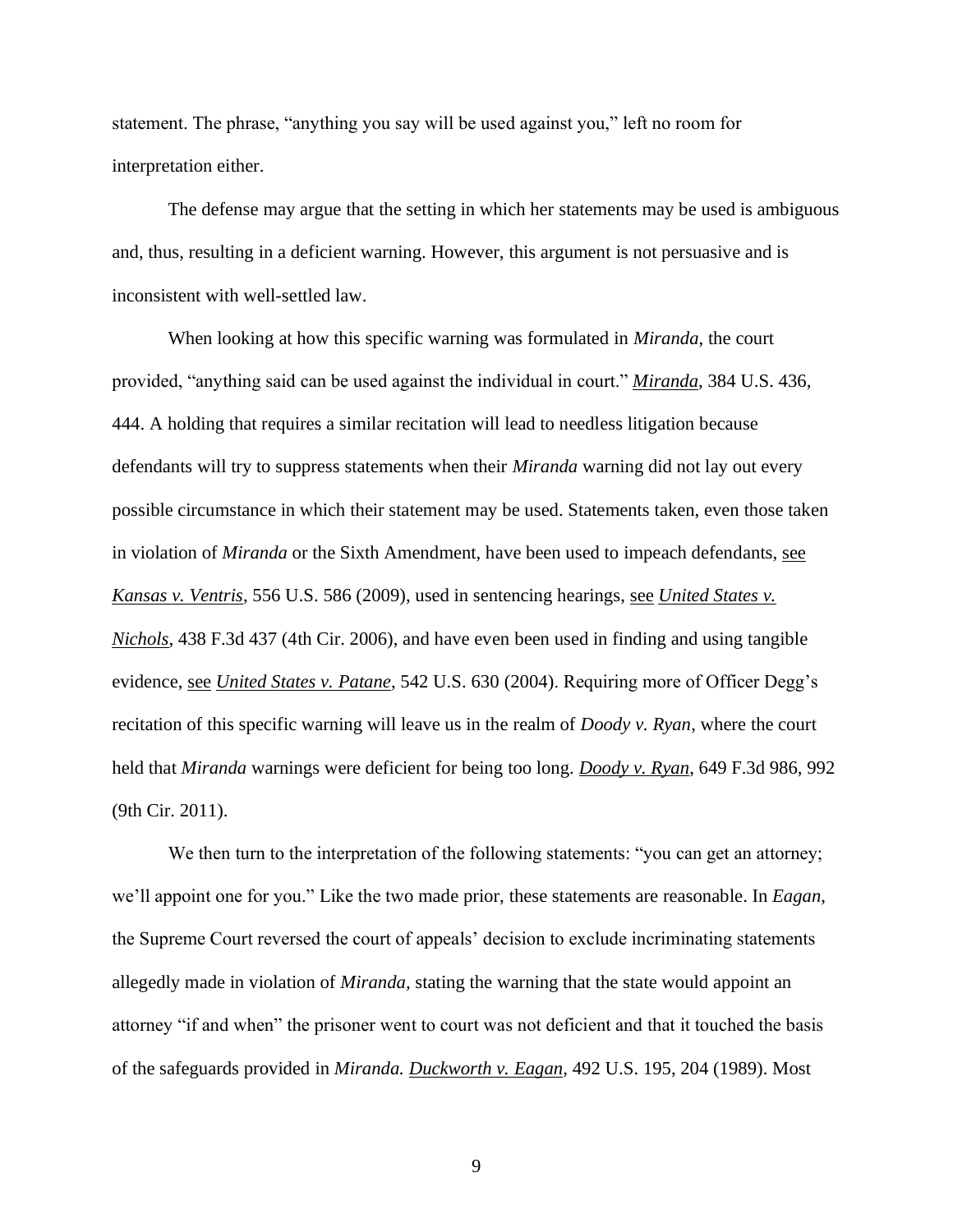recently in *Powell*, the Supreme Court held that a warning advising a suspect of the right to counsel "*before answering*… questions" reasonably conveyed the safeguards provided in *Miranda. Powell*, 559 U.S. 50, 62 (2010) (emphasis added). The court held that while the agent's recitation of the safeguards "were not the *clearest possible* formulation of *Miranda,*" given a commonsense reading, any reasonable person would comprehend and be able to conclude that the right to counsel applied at all times. *Id* at 63.

"You can get an attorney," reasonably conveyed that Ms. Parker had the right to counsel at all times during the interrogation with Officer Degg. Unlike cases previously presented to this court, Officer Degg's warning did not attempt to confuse Ms. Parker with language seemingly restricting her right to counsel to any particular time nor contingent on any future event. It cannot be said that the phrase "we'll appoint one for you" given right after "you can get an attorney," conveyed anything else other than Ms. Parker's right to have counsel appointed by the state. In *Powell*, the court held that the warnings, despite minor deviations from the warnings provided in *Miranda*, were in their "totality" reasonably conveyed. *Id* at 62. Officer Degg's warnings were not deficient under *Miranda* and the standard set in *Powell* because the very nature of the warnings, "you have the right to remain silent" and "anything you say can and will be used against you" along with the other two, in their totality, leave no room for a deficient interpretation.

The defense relies on the case of *Doody v. Ryan*, where the officer providing the *Miranda* warning provided the suspect with a "twelve-page exposition" which, coupled with statements made by the officer, diluted the effects of *Miranda*. *Doody v. Ryan*, 649 F.3d 986 (9th Cir. 2011). However, *Doody* is incomparable to our own. The Court of Appeals misconstrued the facts in *Doody* and failed to look at their effect in the totality. For example, the Court of Appeals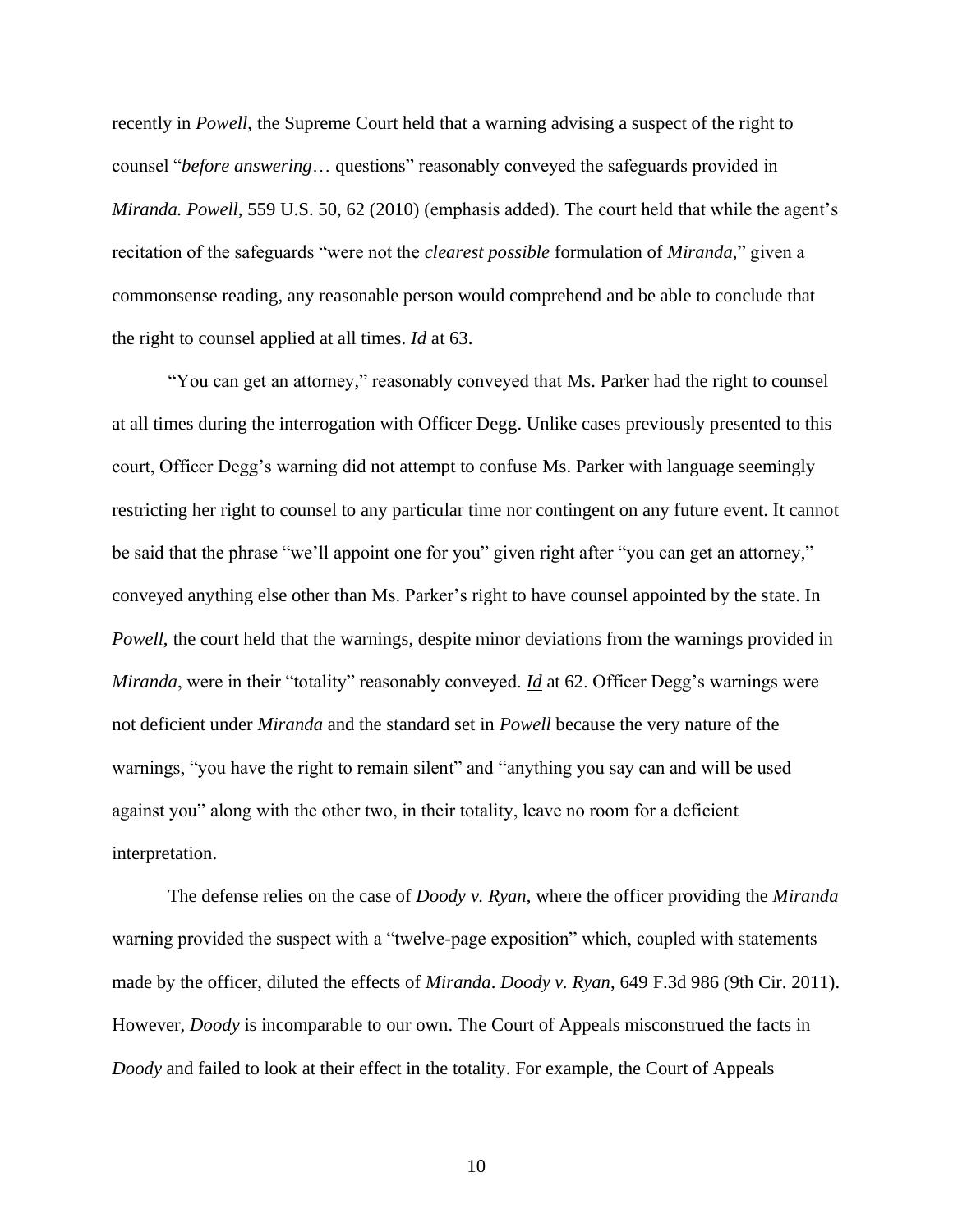compared the Officer's statement in *Doody* regarding *Miranda* merely being a "formality", to the seemingly similar comment made by Officer Degg. However, it was not the comment about the formality on its own that led the Ninth Circuit to rule the way they did. The officer in *Doody* made multiple assurances to the defendant suggesting he was not a major person of interest to any of their current investigations. *Id* at 1002. Furthermore, the officer blatantly misinformed the defendant about his right to counsel, explaining that it only applied if the defendant was in fact involved in a crime. *Id* at 1003.

Most concerning about the Court of Appeal's application of *Doody*, is their failure to emphasize that the defendant in that case was juvenile, entitled to greater scrutiny in determining the adequacy of his *Miranda* warnings. See *Fare v. Michael C.*, 442 U.S. 707 (1979)(explaining that the court must inquire into a juvenile's age, experience, education, background, and intelligence.) See also *Haley v. Ohio*, 332 U.S. 596 (1948). Ms. Parker, because she is not a minor, is not entitled to the same scrutiny provided in *Doody.* Ms. Parker clearly understood her rights as they were read to her because her statement, "I know my rights," did more than just suggest she understood her rights as they were read to her. This statement, followed by her silence, tells this court that she didn't need her rights explained further. This conduct, in the totality of the circumstances, along with commonsense readings of the warnings provided by Officer Degg, can leave no doubt that the four safeguards required by *Miranda* were in fact reasonably communicated to the defendant.

#### **B. The Defendant Knowingly and Voluntarily Waived Her Rights When Engaging in Active Dialogue with Officer Degg.**

<span id="page-16-0"></span>Ms. Parker's statements made to Officer Degg should be deemed voluntary because they were made following a waiver made voluntarily, knowingly and intelligently. The Supreme Court in *Miranda* held that a "defendant may waive [rights under *Miranda*], provided the waiver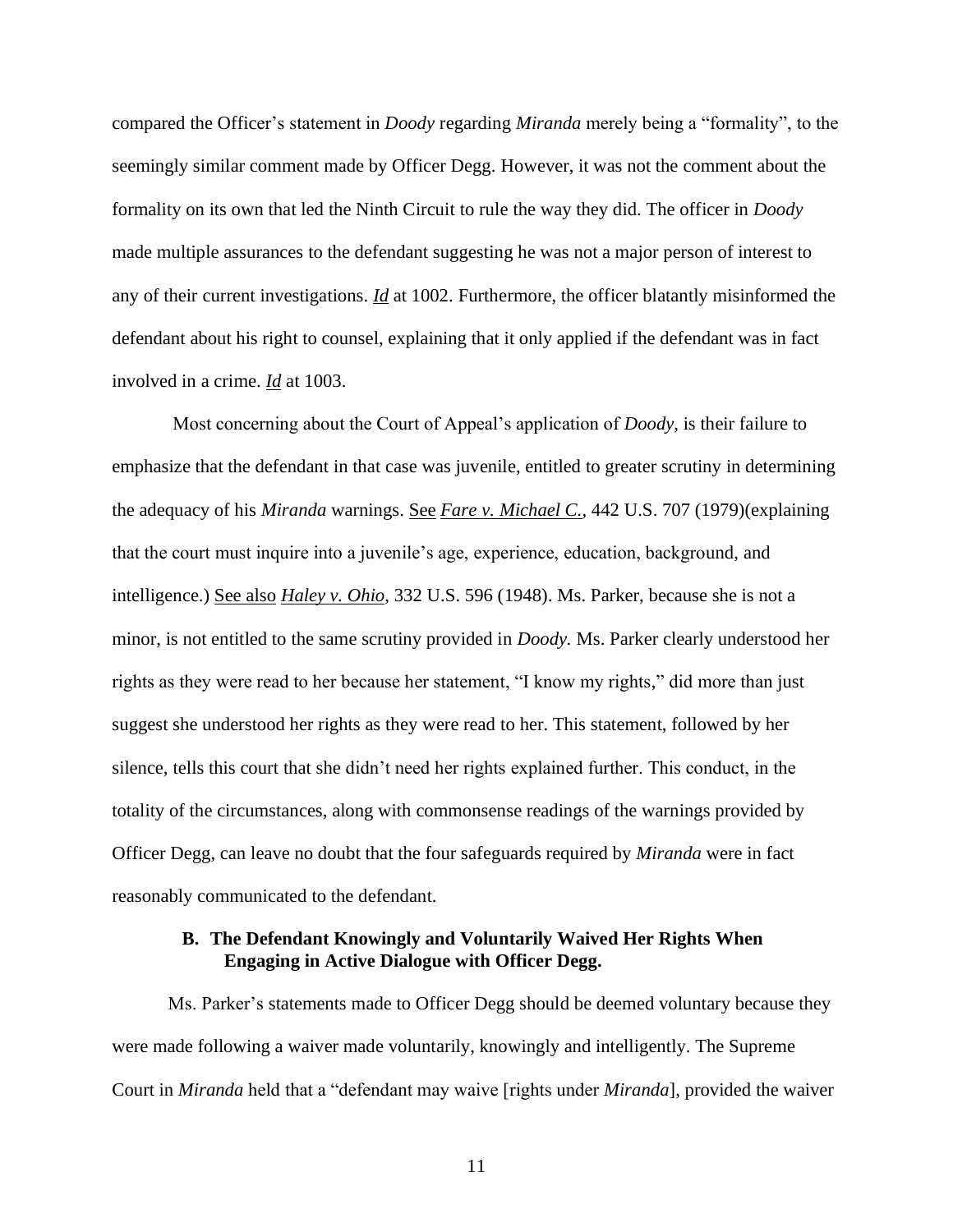is made voluntarily, knowingly and intelligently." *Miranda*, 384 U.S. 436, 444 (1966). In *North Carolina v. Butler*, 441 U.S. 369, 373 (1976), the Court upheld precedent that a defendant's rights may be knowingly and voluntarily waived through an implied waiver. The defendant in *Butler* had initially acknowledged understanding his rights and explicitly refused to sign a waiver. *Id* at 371. Despite never signing a formal waiver or expressing a verbal waiver, the court held that the defendant made an implied waiver by voluntarily responding to statements made by police. *Id* at 375.

After Officer Degg read Ms. Parker her *Miranda* rights, she made an implied waiver by simply replying with an incriminating statement followed by an acknowledgement of her rights. This implied waiver is supported by Ms. Parker's consent to be questioned by Agent Mulder after a standard *Miranda* warning after the defendant had used the bathroom. Ms. Parker was given ample time to request counsel after acknowledging two sets of *Miranda* warnings and failed to do so.

In further assessing whether the defendant's waiver of her rights was made voluntarily, knowingly, and intelligently, the Court must determine whether Ms. Parker's will was overborne through means of physical or psychological coercion, manipulation, deceit, or trickery, or whether there was a blatant refusal of a defendant's request to exercise her rights. *Spano v. New York*, 360 U.S. 315 (1959). Respondents have failed to provide any evidence suggesting the Ms. Parker's will was overborne.

In *Spano*, numerous police officers began to question the defendant through the long hours of the night and after multiple requests to have counsel present during questioning were rejected, the defendant confessed to murder. *Id* at 319. The Supreme Court held that given the totality of the circumstances, weighing in evidence of an untimely interrogation, psychological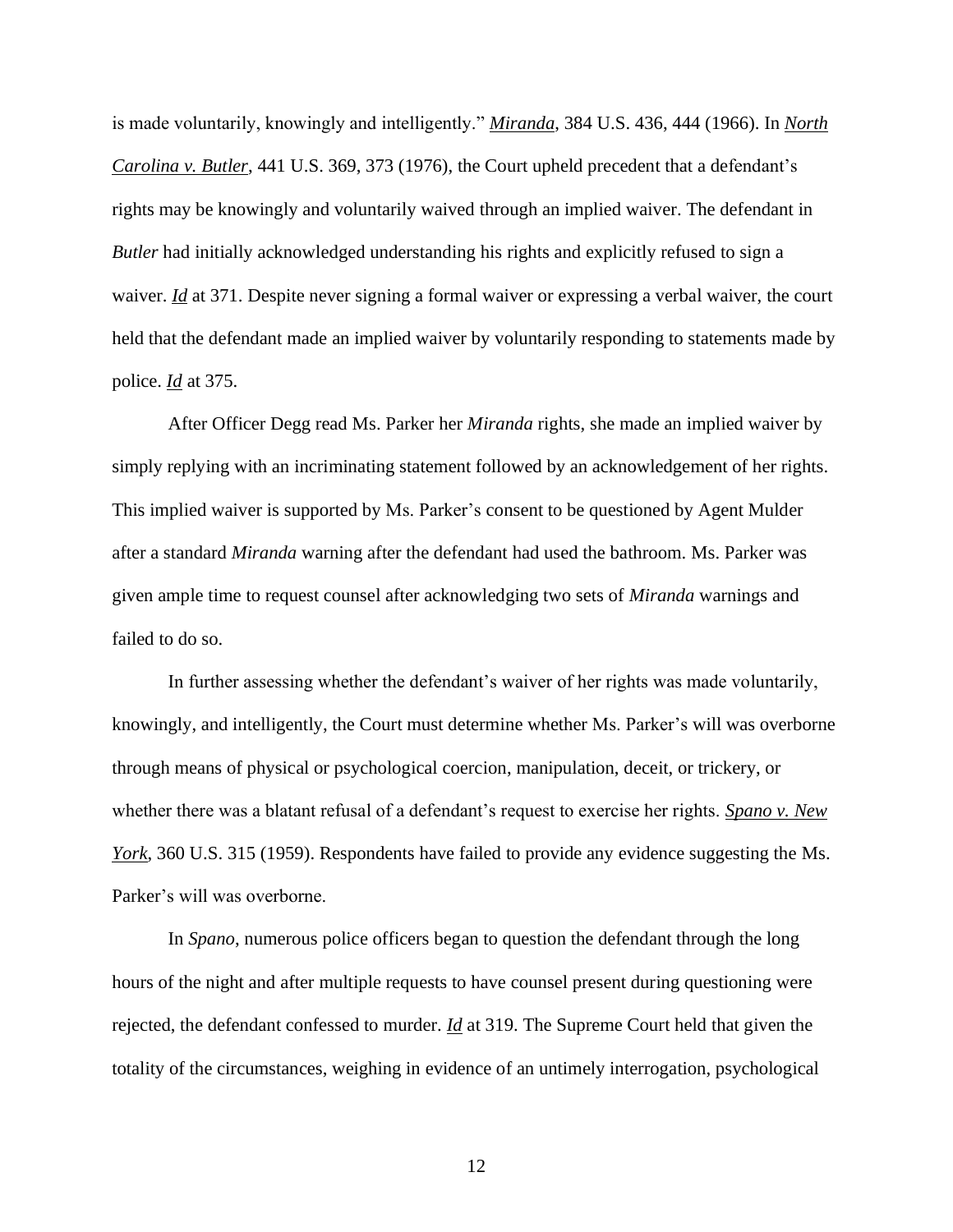manipulation through a friend of the defendants, refusal of counsel, and sleep deprivation, it cannot be said that defendant's statements to police were made voluntarily. *Id* at 323. Ms. Parker was never interrogated by multiple officers at once and the only other time where a second officer was present, was when Agent Derringer reminded Officer Degg about reading the defendant her *Miranda* rights. While the Government does not agree with Officer Degg's decision to not allow Ms. Parker to use the restroom, cases with similar circumstances have not found this interrogation tactic to be unduly coercive. In *Reck v. Pate*, 367 U.S. 433, 441 (1961), the Supreme Court held that where the defendant was subject to multiple interrogations ranging between six to seven hours while under physical pain, any confession obtained was coerced and inadmissible because under the circumstances, a voluntary waiver could not be achieved. *Pate*, 367 U.S. at 443 (1961). In *Ashcroft v. Tennessee*, 322 U.S. 143, 153 (1944), the Supreme Court held an admission was involuntary after the defendant was held in interrogation for 36 hours without a break. In *Payne v. State of Ark.*, 356 U.S. 560 (1958), the Supreme Court again held an admission involuntary where the defendant was deprived of food for 24 hours. It cannot, with any truth, be said that the defendant was subject to any of the turmoil which this very Court has deemed inconsistent with due process protections. It is for those reasons that we respectfully request that this court hold Ms. Parker's statements were made knowingly and voluntarily without police coercion.

## <span id="page-18-0"></span>**C. Assuming the Defendant's Statements Were Made Involuntary, the Court Must Nonetheless Deem Them Admissible Under the Harmless Error Exception Because Other Evidence is Overwhelmingly Powerful in Serving to Convict the Defendant.**

In *Arizona v. Fulminante*, 499 U.S. 279, 297 (1991), the Supreme Court held that a coerced confession may still be admitted where the fact finder did not rely on the statement for the conviction. *See also Mitchell v. Esparza*, 540 U.S. 12, 19 (2003). It is our contention that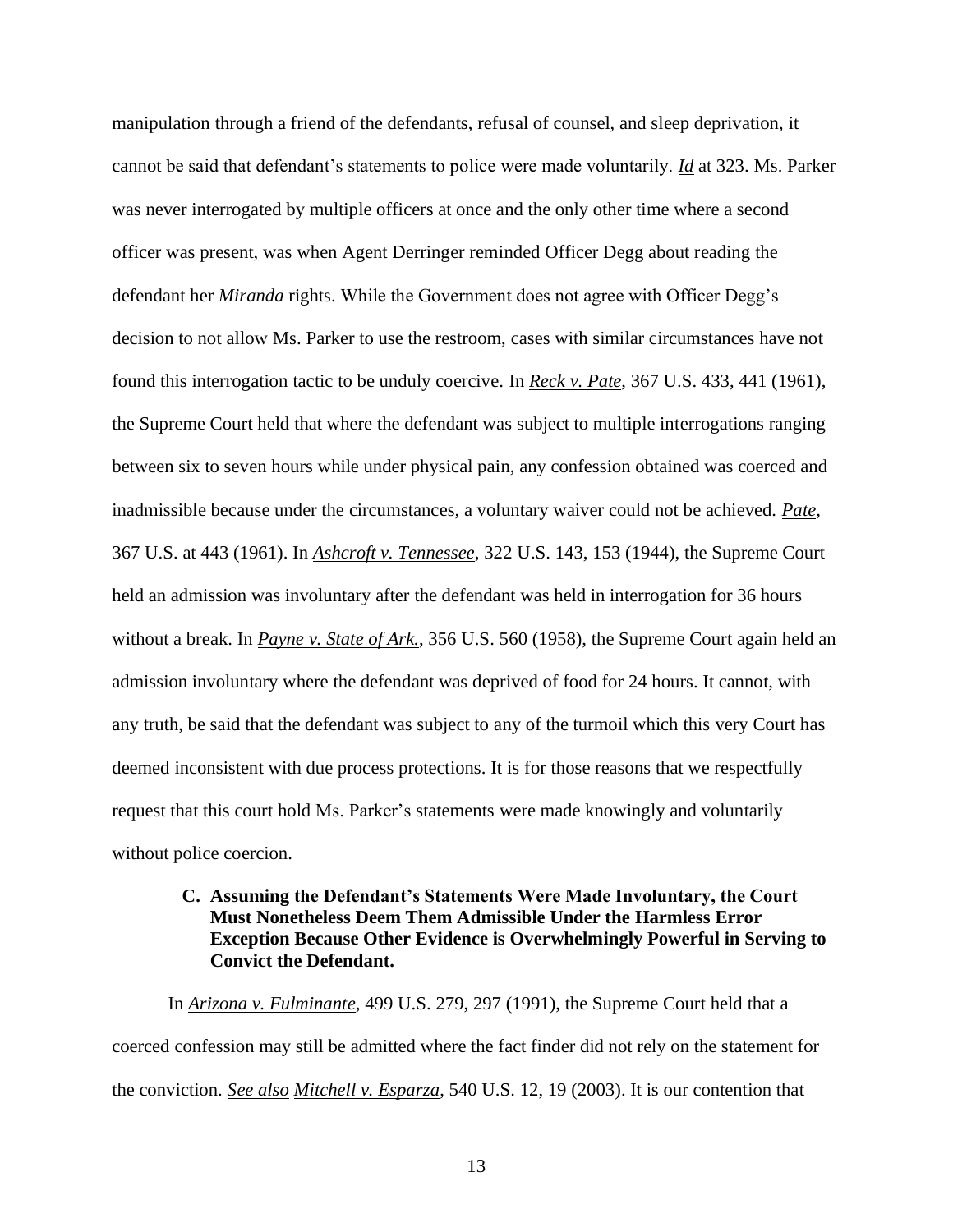evidence outside of Ms. Parker's statements would have been enough to convict her, allowing this court to apply the harmless error exception. At around 11:30 PM the night of June 1st, 2020, \$200,000 were stolen from an atm inside a Santa Jueves bank. R. at 2. Security footage shows Ms. Parker entering the bank at around 11:30 PM as employees were being scared off suggests Ms. Parker's participation in stealing the money because the footage shows her at the front of crowd, rather than indecently somewhere in the middle. This would not be the only time Ms. Parker has snuck into restricted areas. She published a video on her ViewTube channel where she uses webbed gloves to execute criminal trespassing. R. at 2. It is our contention that Ms. Parker used the same stealthy tactics used in her videos to hide among the crowd of protestors and gain access to the stolen money.

On Ms. Parker was a receipt for a bank deposit of \$500 time stamped June 2nd, at 4:00AM. R. at 18. It is our contention that the 4:00 AM time stamp suggests Ms. Parker stole \$500 from the bank during the protests and was in a hurry to get rid of the evidence. The defense's argument that she just happened to pick up the receipt as litter is unreasonable because during an out of control protest, no reasonable person would stop to think to pick up litter while police are attempting to take control.

Social media posts posted by Ms. Parker's fans depict her at the bank at 11:38 PM with the caption "smashing the banks with #PennyParker!!" R. at 2. This post alone confirms statements already made to Agent Mulder. In *United States v. Williams*, 61 Fed. Appx. 847, 849 (4th Cir. 2003), the Fourth Circuit held that a defendant's involuntary statement was subject to harmless error where his co-defendant's testimony cohobated the statement. Ms. Parker's uploaded videos to ViewTube further cohobate her statements as they place her at the scene of the crime with the people who posted pictures of her online. As such, even if the Court finds that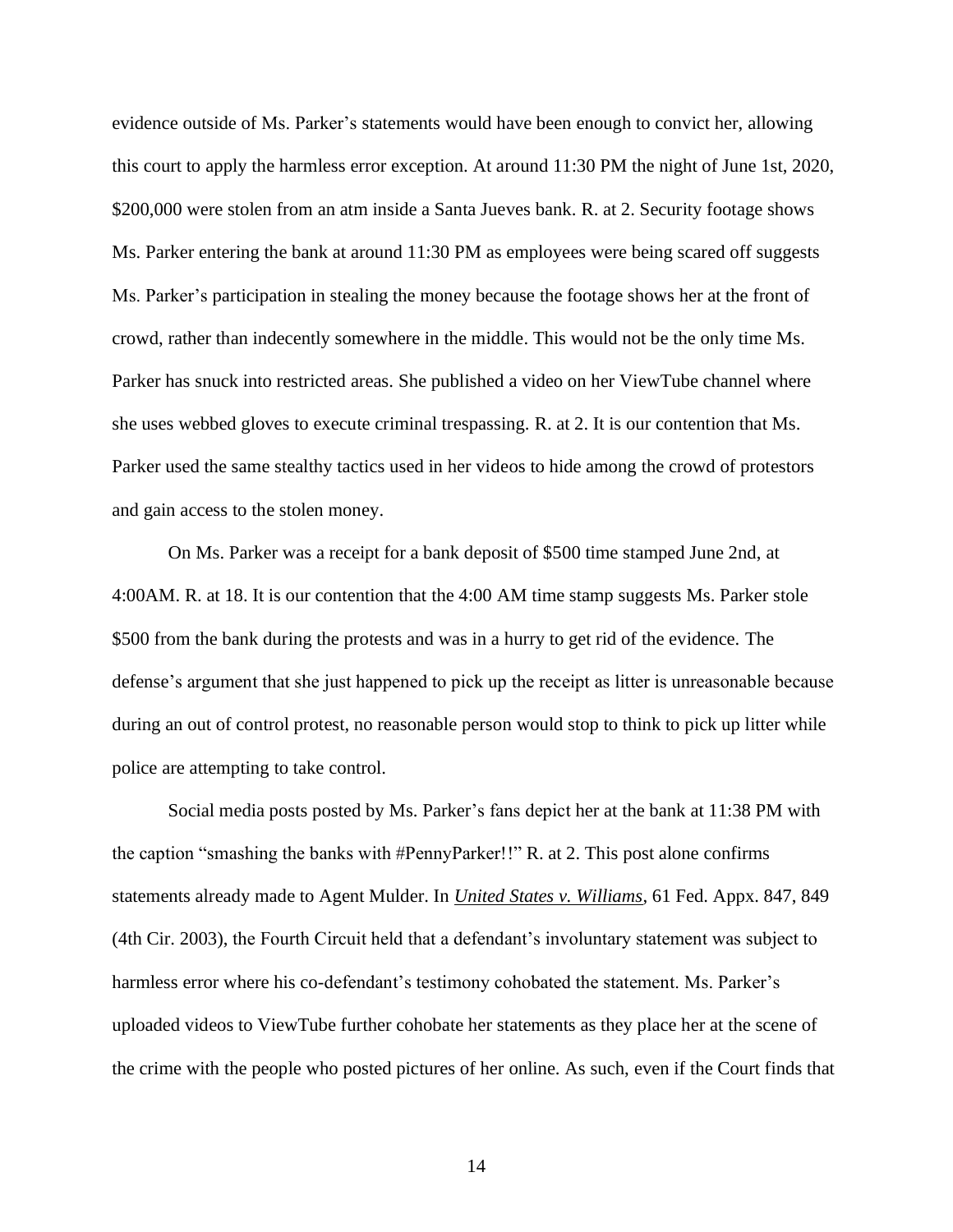Ms. Parker's statements to either Officer Degg or Agent Mulder were coerced, the statements are still admissible under the harmless error exception.

#### <span id="page-20-0"></span>**II. AGENT MULDER'S STANDARD MIRANDA WARNING AND RELATIONSHIP WITH THE DEFENDANT DISSIPATED ANY POTENTIAL TAINT CREATED BY OFFICER DEGG.**

If this Court holds Ms. Parker's statements made to Officer Degg inadmissible, it is our contention that her statement made to Agent Mulder was "sufficiently [a product] of free will to purge the primary taint". *Brown v. Illinois*, 442 U.S. 590, 601-3 (1975). As such, the Court must determine that Agent Mulder, in obtaining the defendant's incriminating statement, was not "the beneficiary of the pressure applied by the local in-custody interrogation." *Westover v. United States*, 384 U.S. 436, 497 (1966).

We first draw the Court's attention to the circumstances under which Agent Mulder interrogated the defendant. It is our contention that Agent Mulders statements towards the defendant, dissipated any possible taint by Officer Degg. The defense and the Court of Appeals relied on two cases once before this court in arguing Agent Mulder's interrogation was tainted by Officer Degg. In *Westover v. United States*, the defendant made incriminating statements to a local police officer and was immediately then questioned by an FBI agent. *Id* at 495. In that case, the FBI officer sought to dissipate the taint of the earlier confession by simply uncuffing the defendant and reading him his *Miranda* rights. *Id*.

In our case, Agent Mulder was immediately apologetic towards Ms. Parker and explained that Ms. Parker's previous interrogation with Officer Degg was against procedure. R. at 4. This tells the Court that Agent Mulder was assuring Ms. Parker that an interrogation with Agent Mulder would be substantially different than that by Officer Degg and would follow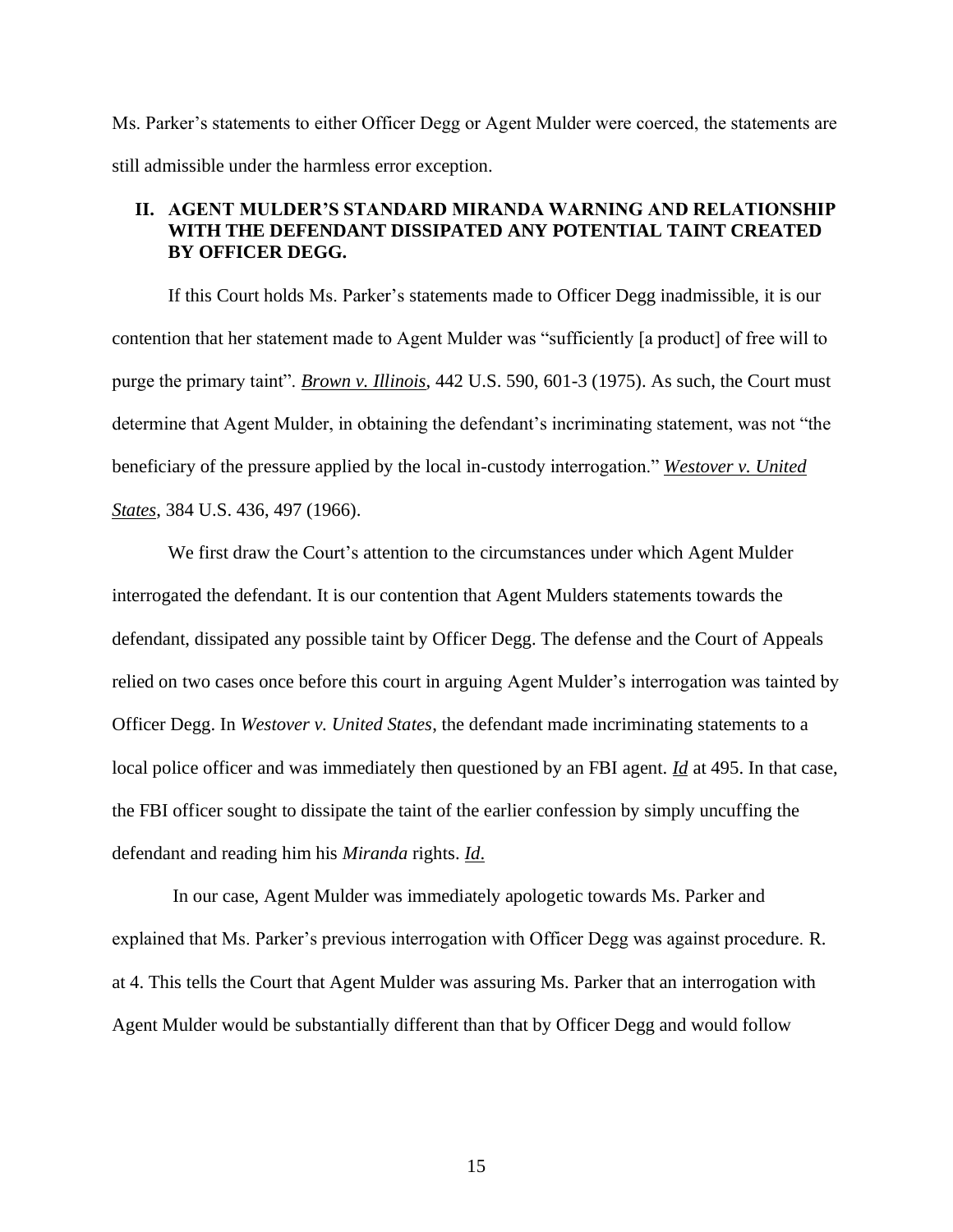standard procedure. In *Westover*, the defendant was only given *Miranda* warnings by the FBI agent and not the initial interrogating officer, further distinguishing our case. *Id.*

In *Leyra v. Denno*, 347 U.S. 556, 559 (1954), a defendant's initial incriminating statement was substantially tainted by the use of a hypnotist. The Court of Appeals wrongfully applied the facts in *Leyra* to our case here today. After being hypnotized, the defendant's admissions were described by the Supreme Court to be "mind dazed and bewildered". *Id* at 560. Time and time again the defendant in *Leyra* complained about his sleep deprivation and how the hypnosis did not allow him to think clearly. *Id*. It was while the defendant was in this state of hypnosis that the state sought yet another incriminating statement. It is needless to say that the Supreme Court held both statements inadmissible, the latter by taint of the first one. Officer Degg's only questionable behavior was not allowing Ms. Parker to use the restroom. It cannot be said, with any amount of conviction, that not being able to relieve yourself amounts to the same psychological effect that hypnosis carries along with sleep deprivation.

Agent Mulder's quarrel with a local officer on behalf and in front of Ms. Parker again substantially dissipated any taint created by Officer Degg because Agent Mulder made Ms. Parker feel like someone was advocating for Ms. Parker. After Ms. Parker was allowed to use the restroom, Agent Mulder again apologized for Officer Degg's behavior and Ms. Parker and Agent Mulder even exchanged a joke together. R. at 4. Before Agent Mulder proceeded to read the defendant her *Miranda* rights again, Agent Mulder left Ms. Parker alone for 20 minutes "to make sure these guys don't screw anything else up." R. at 4. This statement again assures Ms. Parker that Agent Mulder sought to make Ms. Parker as comfortable as possible.

We lastly draw the courts attentions to Agent Mulder's reading of Ms. Parker's *Miranda* rights. The warning went as follows: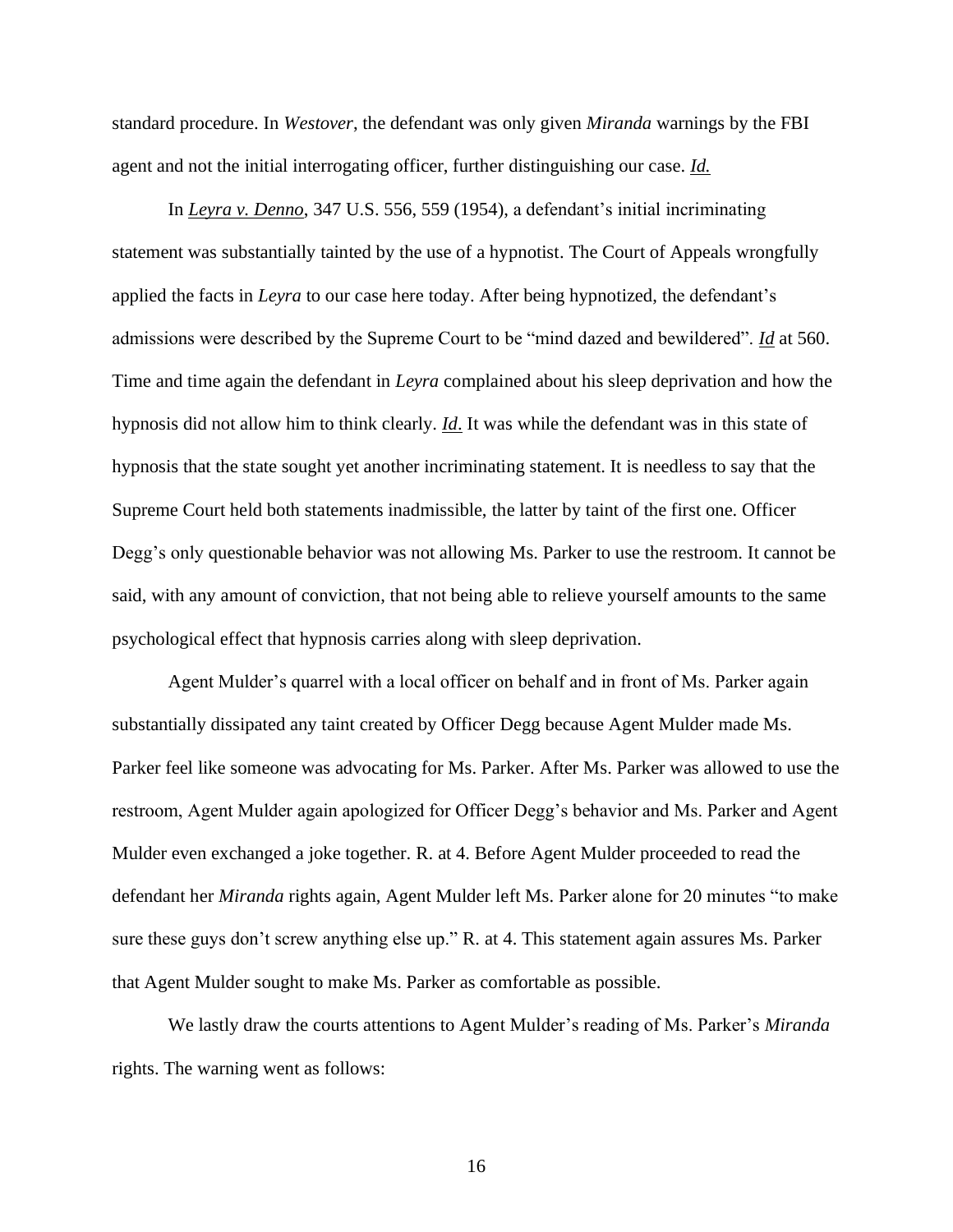"[y]ou have the right to remain silent. Anything you say can be used against you in a court of law. You have the right to talk to a lawyer and have her present with you while you are being questioned. If you cannot afford to hire a lawyer, one will be appointed to represent you before any questioning, if you wish. You can decide at any time to exercise these rights and not answer any questions or make any statements. Do you understand each of these rights I have explained to you?"

R. at 5.

Ms. Parker responded to the warning with a simple nod. R. at 5. In order to avoid any ambiguity, Agent Mulder requested Ms. Parker to either answer with a verbal "yes" or "no" to which Ms. Parker said "yes"; Ms. Parker understood her rights. R. at 5. Agent Mulder then proceeded to ask Ms. Parker whether Ms. Parker was okay with speaking to Agent Mulder, to which again Ms. Parker responded, "yes." R. at 5. Agent Mulder's careful administration of *Miranda* can clearly be said to have removed any possible taint. The Supreme Court in *Oregon v. Elstad* held "that a suspect who has once responded to unwarned yet uncoercive questioning is not thereby disabled from waiving [her] rights and confessing after [she] has been given the requisite *Miranda* warnings." *Oregon v. Elstad*, 470 U.S. 298, 318 (1985).

In the event the Court holds that Officer Degg's *Miranda* warning was deficient, it must still uphold the admissibility of Ms. Parker's statements because Agent Mulder provided a clear, step-by-step walkthrough of Ms. Parker's rights. We ask the court to hold that the relationship between Ms. Parker and Agent Mulder along with Ms. Parker's expressed waiver allowed Ms. Parker to make a knowing and voluntary statement to Agent Mulder.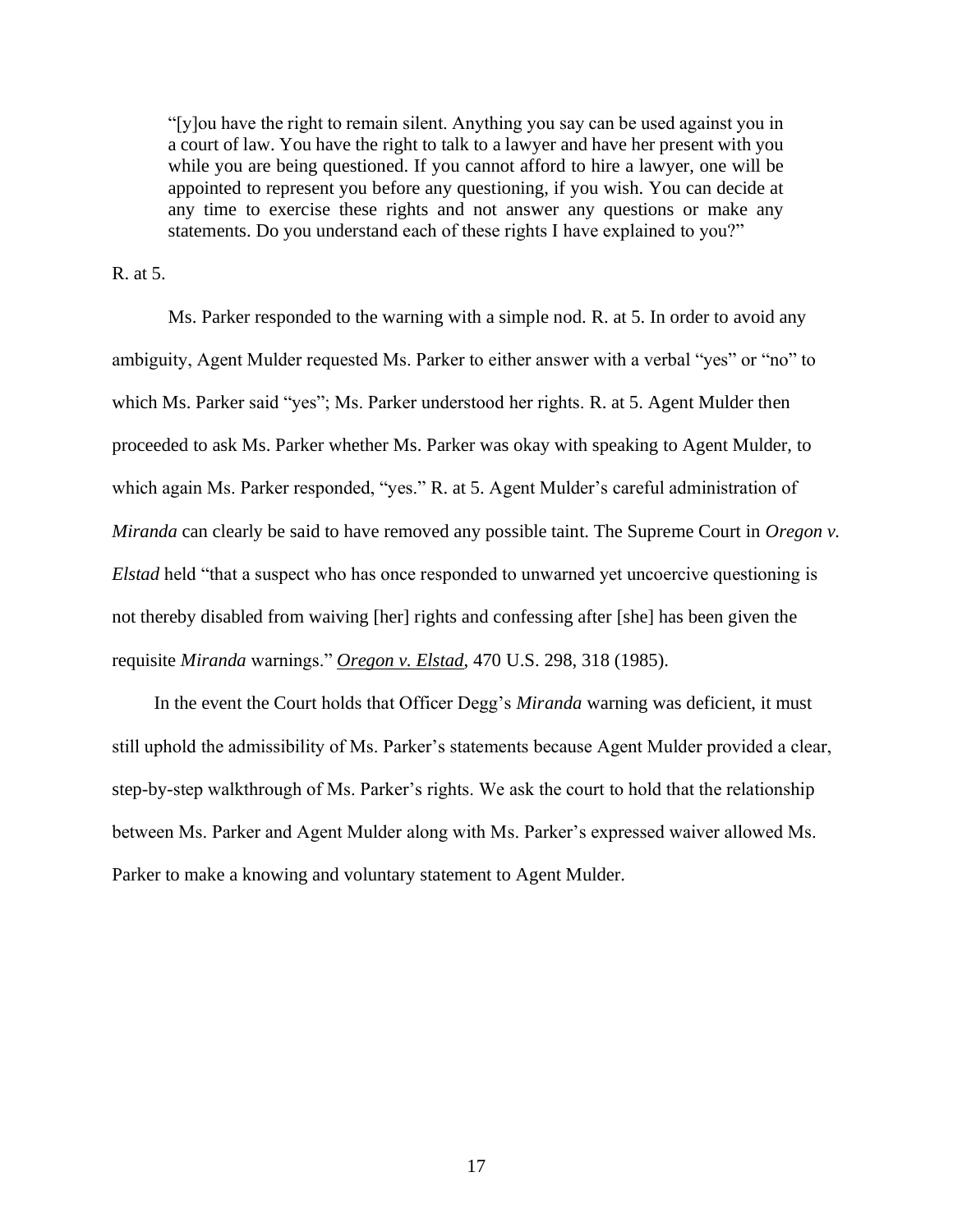#### <span id="page-23-0"></span>**III. MIRANDA DEFICIENT STATEMENTS PRESENTED IN PRE-TRIAL PROCEEDINGS DO NOT QUALIFY AS USE IN A "CRIMINAL CASE".**

#### <span id="page-23-1"></span>**A. United State Supreme Court Precedent Mandates That the Fifth Amendment's Self-Incrimination Clause is a Fundamental Right Invoked Only at Trial, Not Pretrial Proceedings**

<span id="page-23-2"></span>*Chavez v. Martinez,* 538 U.S. 760 (2003) is the most recent United States Supreme Court Decision to rule on when coerced or compelled statements can be used against a defendant and when it is a violation of the Fifth Amendment's Self-Incrimination Clause.

In *Chavez,* a patrol supervisor interrogated respondent while being treated for gunshot wounds after having been shot by a police officer during an altercation with the police. The gunshot wounds were enough to leave respondent permanently blind and paralyzed from the waist down. A criminal case was never brought against respondent. Still, respondent brought a claim against the patrol supervisor that the interrogation was a violation of his rights under the Self-Incrimination Clause of the Fifth Amendment.

The Self-Incrimination Clause protects criminal defendants from having to be a witness against themselves. *Id.* at 760. "Statements compelled by police interrogation may not be used against a defendant in a criminal case, but it is not until such use that the Self-Incrimination Clause is violated." *Id.* The Court said that in order for there to be a "criminal case" there must be at the very least "the initiation of legal proceedings." *Id.* Further, even if a criminal case has commenced, mere compulsive questioning does not violate the Constitution *Id.* Coercive interrogations are also not enough to violate the Fifth Amendment. *Id.* at 761.

Under this rationale, the first two circumstances must be present to successfully bring a Fifth Amendment Self-Incrimination Clause violation: (1) an improperly obtained statement; and (2) that statement being used against them in a criminal case beginning no earlier than the initiation of legal proceedings.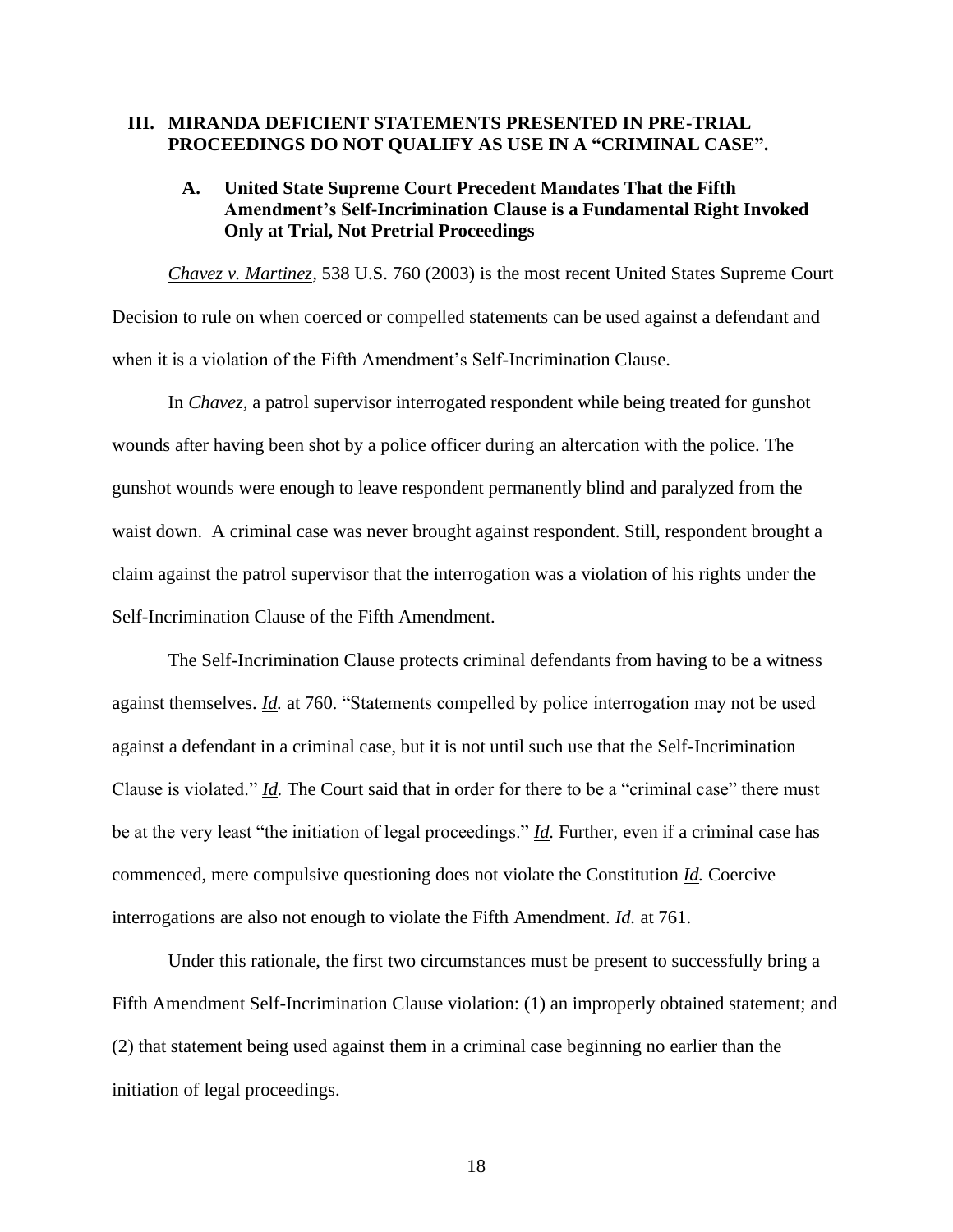*Chavez* did not specifically define "initiation of legal proceedings." However, this is because the *Chavez* Court didn't have to because criminal charges were never brought against Chavez. A closer look reveals that they relied on dicta from United States Supreme Court precedent stating that the initiation of criminal proceedings begins at trial. *U.S. v. Verdugo-Urquidez*, 494 U.S. 259 (1990). The *Verdugo-Urquidez* Court, while citing to United States Supreme Court binding precedent *Malloy v. Hogan*, 378 U.S. 1 (1964) and *Kastigar v. United States*, 406 U.S. 441 (1972), clearly stated in plain language that, "The privilege against selfincrimination guaranteed by the Fifth Amendment is a **fundamental trial right** of criminal defendants. Although conduct by law enforcement officials prior to trial may impair that right, a constitutional violation occurs only at trial." *Id.* at 264 (emphasis added).

*Chavez* did not criticize or discredit the dicta in *Verdugo-Urquidez*—*Chavez* cited to *Verdugo-Urquidez* and relied upon the notion that the initiation of legal proceedings has the same meaning as the start of a trial. Chavez also did not overturn, criticize, or discredit *Malloy*  nor *Kastigar*'s holdings that the correct invocation of the Self-Incrimination Clause of the Fifth Amendment is at trial, not pre-trial proceedings.

Dicta, ordinarily, is authoritative but not binding. However, Supreme Court dicta is just as influential as a Supreme Court holding. Moreover, *Verdugo-Urquidez*'s discussion of the Self-Incrimination Clause in dicta is grounded in century old United States Supreme Court Precedent.

In *Bram v. United States*, 168 U.S. 532, 537 (1897), two of the errors the Supreme Court of the United States considered were questions raised preliminary to trial and questions raised during trial. There, a detective had interrogated the defendant with no witnesses and later testified that all statements made by the defendant were purely voluntary. It was the word of the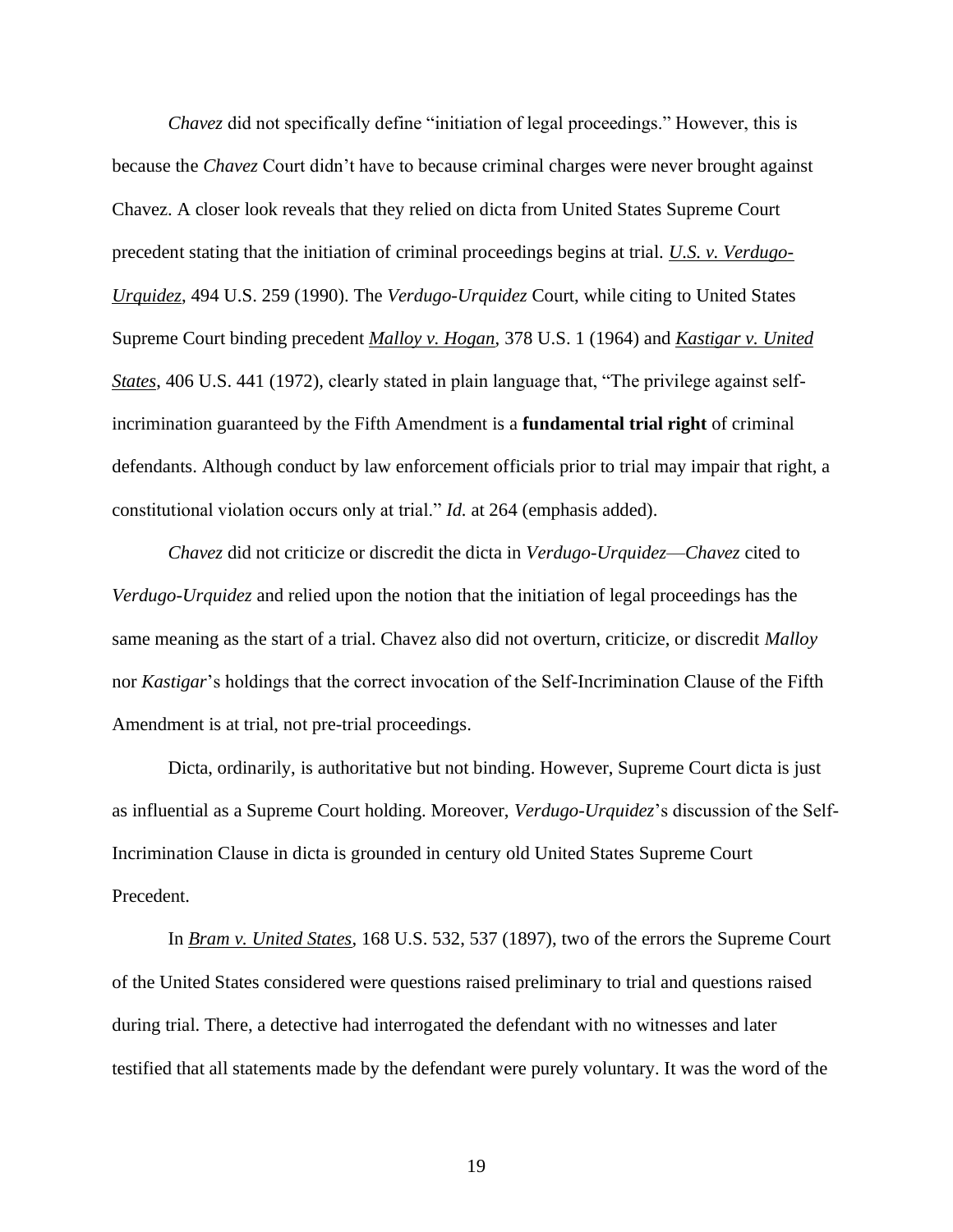detective versus the word of the defendant—triggering the defendant's fundamental right of the Fifth Amendment's Self-Incrimination Clause. As to questions raised during trial, the Court said, "In criminal trials, in the courts of the United States, wherever a question arises whether a confession is incompetent because not voluntary, the issue is controlled by that portion of the fifth amendment to the constitution of the United States commanding that no person 'shall be compelled to in any criminal case to be a witness against himself.'" *Id.* at 542. In other words, involuntary statements cannot be used against the defendant during the trial. As to the questions raised preliminary to the trial, the Court considered errors, but none included defendant's involuntary statements since that was only an issue during the trial phase.

While *Miranda* was not decided until much later, the United States Supreme Court has made itself clear that *Miranda* is not a fundamental constitutional right. *Miranda* is a prophylactic safeguard. Within the scope of this discussion, the only fundamental right in existence is the Self-Incrimination Clause of the Fifth Amendment right that can only be invoked at trial.

Here, Ms. Parker's statements were not coerced as previously discussed. In addition, according to the rationale of stare decisis, the Fifth Amendment Self-Incrimination Clause cannot be invoked during probable cause hearings and preliminary hearings, only at trial. Therefore, Ms. Parker cannot successfully bring a Fifth Amendment Self-Incrimination Clause violation claim.

Still, there remains a circuit split among the Appellate Circuits as to when a criminal case begins. Some circuits read *Chavez* to include pretrial proceedings as part of a criminal case. However, an overwhelming majority of the circuit courts disagree and read *Chavez* to begin no earlier than the start of trial.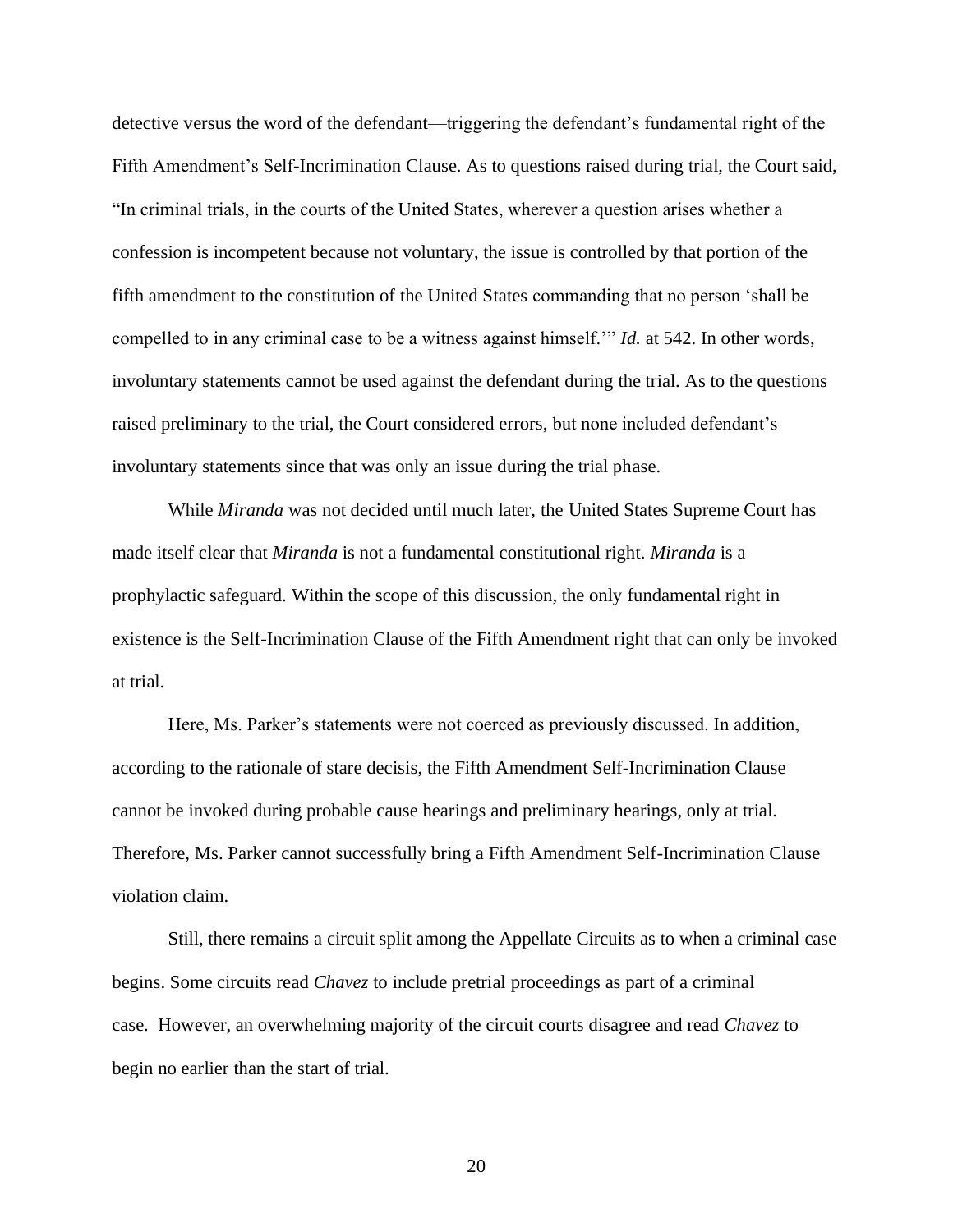#### <span id="page-26-0"></span>**B. The Circuit Split Has No Authority Over Settled United States Precedent that the Fifth Amendment Right Against Self-Incrimination is a Trial Right.**

#### **1. The Second, Ninth, Tenth and Fourteenth Circuits Contend a Criminal Case Includes Pretrial Hearings**

<span id="page-26-1"></span>The Circuit Courts in the minority view that the Fifth Amendment right applies to pretrial proceedings, rely on the *Mitchell v. U.S.*, 526 U.S. 314 (1999) decision that held that sentencing proceedings fall within the scope of a "criminal case."

In *Mitchell v. U.S.*, 526 U.S. 314 (1999), one of the issues before the Supreme Court of the United States was whether a guilty plea waives the Fifth Amendment Self-Incrimination privilege in the sentencing phase of the case. The Court said that it is common sense for sentencing proceedings to be a part of a "criminal case" because sentencing proceedings determine the consequences of a guilty verdict after the trial has already commenced or a guilty plea. *Id.* at 327, (citing to Rule 32(d)(1) of the Federal Rules of Criminal Procedure).

If the Supreme Court had meant to broaden the earliest point the Fifth Amendment trial right can be invoked, they would have. Instead, the Court did not negatively impact the authority of the Verdugo-Urquidez dicta and only felt it was common sense to extend the trial right to sentencing hearings—a post-trial hearing.

Out of the four circuits, only two circuits discuss the Fifth Amendment Self-Incrimination Clause in the context of probable cause hearings.

#### **a. Probable Cause Hearings**

In *Sornberger v. City of Knoxville, Ill.*, 434 F.3d 1006 (7th Cir. 2006), the Seventh Circuit acknowledged that *Chavez* does not recognize probable cause hearings as falling within the scope of a "criminal case." They equate *Miranda* deficient statements being admitted at trial to establish a verdict with those same statements being brought against a defendant to establish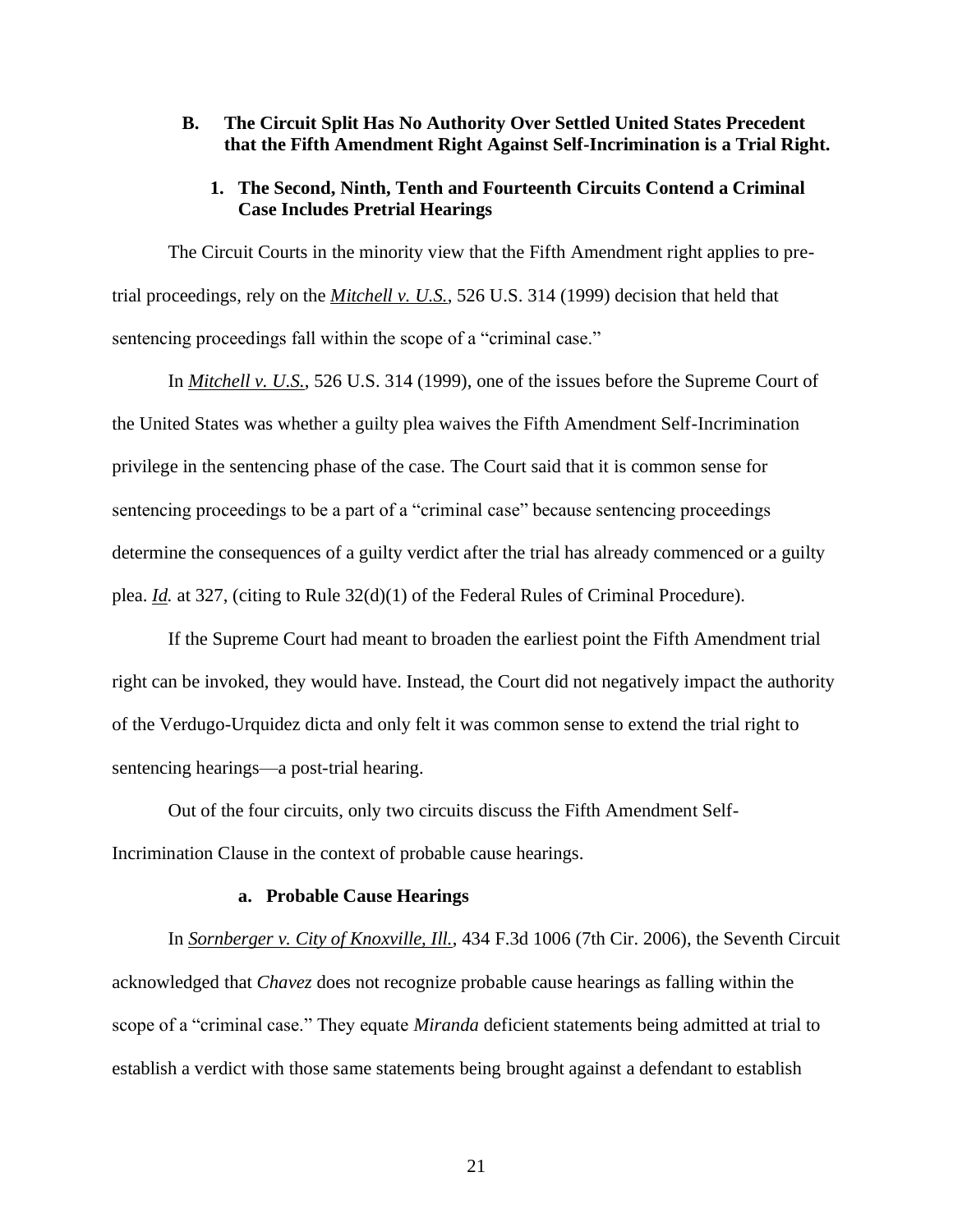whether there is probable cause for the trial in the first place. The Court reasoned that, because a defendant would be a witness against himself at trial, he would also be a witness against himself in a probable cause hearing.

However, a trial and a probable cause hearing are very different and have very different consequences. Also, inadmissible evidence is often heard at probable cause hearings whereas it will never be presented to a jury during trial just as inadmissible evidence can also be considered during sentencing hearings. Moreover, there are different standards of proof at a probable cause hearing than a trial. Probable cause is found when it was more likely that not while a criminal trial is held at a much higher standard—beyond a reasonable doubt.

The Tenth Circuit, in *Vogt v. City of Hays, Kansas*, 844 F.3d 1235 (10th Cir. 2017) disagreed with the District Court's decision that the Fifth Amendment's Self-Incrimination Clause cannot be invoked because no incriminating statements were used at trial because the Tenth Circuit believes the phrase "criminal case" used in *Chavez* includes probable cause hearings. *Id.* at 1239.

The Tenth Circuit acknowledged the *Verdugo-Urquidez* dicta relied upon in *Chavez* but did not consider the precedent that *Verdugo-Urquidez* cited to that gave credibility to what the Supreme Court said in dicta. Further, the Tenth Circuit completely disregarded their own precedent holding United States Supreme Court Dicta is treating with the same authority as a holding. The Tenth Circuit said, "This dicta would ordinarily guide us, for Supreme Court dicta is almost as influential as a Supreme Court holding." *Id.* at 1241. (citing *Indep. Inst. v. Williams*, 812 F.3d 787, 798 (10th Cir. 2016).

The Tenth Circuit argued that the Supreme Court "retreated" from its dicta in *Verdugo-Urquidez* in *Mitchell v. United States*, 526 U.S. 314 (1999) when the Court held that the right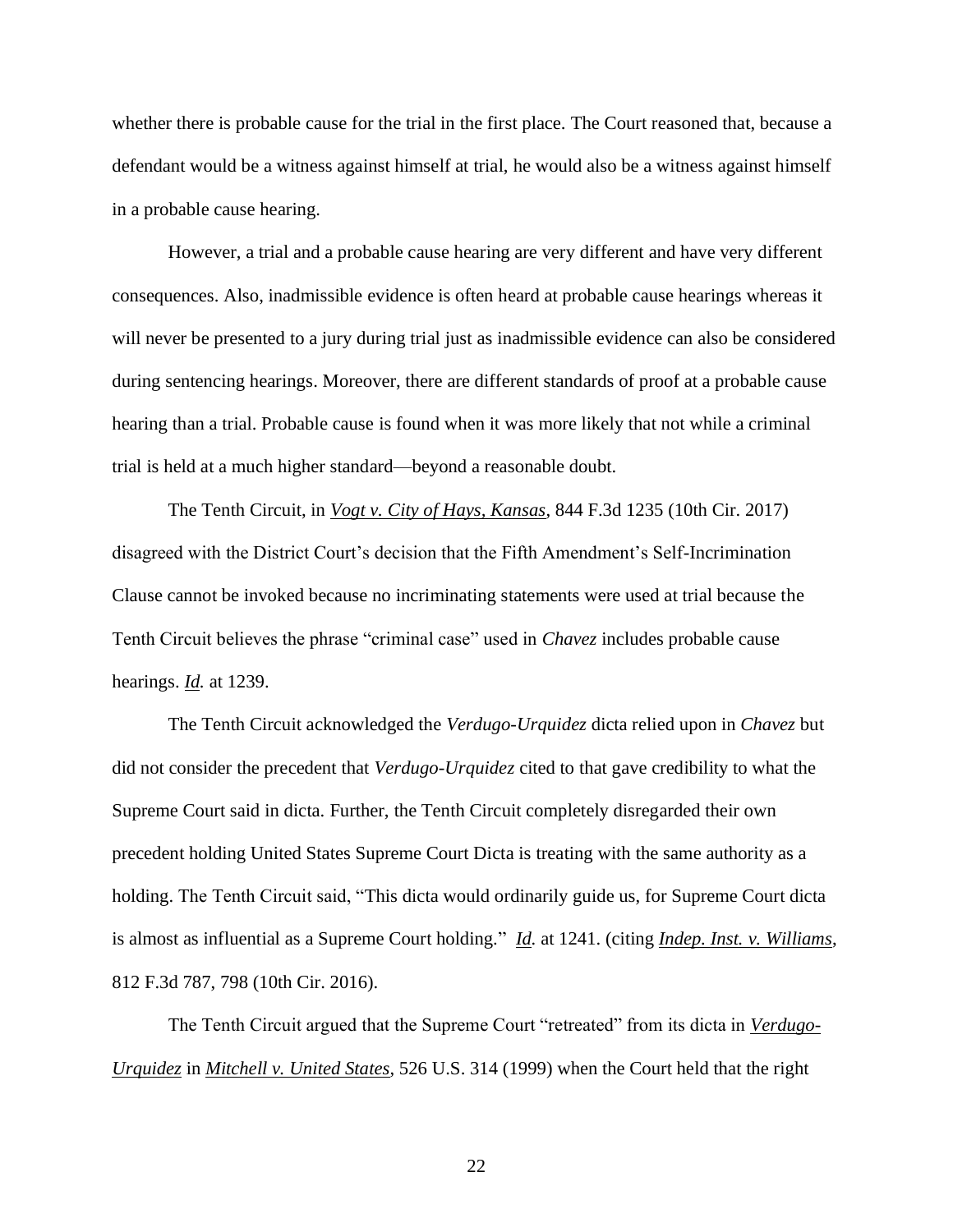against self-incrimination extends to sentencing hearings. This is a gross mischaracterization of the *Mitchell* decision. There is nothing in the *Mitchell* decision to suggest a retreat from the *Verdugo-Urquidez* dicta.

## **2. The Majority of the Circuit Courts (First, Third, Fourth, Fifth, Sixth, Eighth, Eleventh Circuits) Contend a Criminal Case Excludes Pretrial Hearings**

<span id="page-28-0"></span>An overwhelming majority of the Circuit Courts follow the *Verdugo-Urquidez* Supreme Court dicta that a Fifth Amendment right against self-incrimination is a trial right. All seven circuits read the *Chavez* decision to mark the earliest criminal proceeding a Fifth Amendment right against self-incrimination can be invoked is at the beginning of a criminal trial. All seven circuits expressed the view that the Self-Incrimination Clause may not be violated by the use of a compelled statement at a pretrial proceeding.

#### **a. Coerced Statements Made in a Probable Cause Hearing to Obtain an Indictment Does NOT Violate the Constitution.**

In *Renda v. King*, 347 F.3d 550 (3d Cir. 2003), the Third Circuit applied the *Chavez*  decision to the case before them. The only factual difference is that the *Chavez* defendant was never charged with a crime while the *Renda* defendant was charged but had those charges dropped after they were suppressed as statements obtained in violation of *Miranda. Id.* at 558-59. The Court said while the compelled statement was used "in a criminal case in one sense (i.e., to develop probable cause sufficient to charge her) . . . **it is the use of coerced statements during a criminal trial, and not in obtaining an indictment, that violates the Constitution**." *Id.* (emphasis added).

Even in the unlikely case the Court makes a finding that all of Ms. Parker's statements were compelled, they have not been used against her in a criminal trial. Therefore, none of Ms. Parker's constitutional rights have been violated.